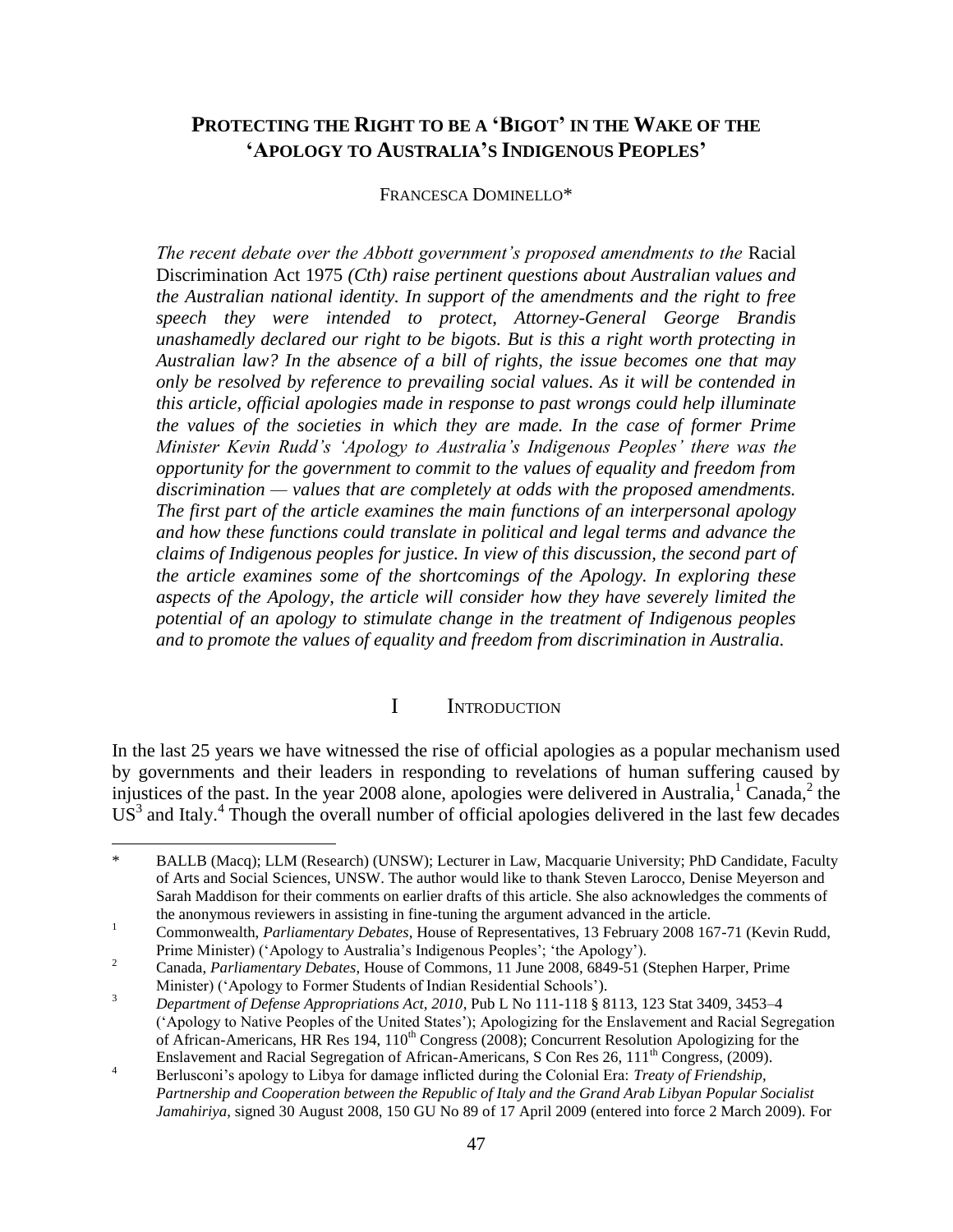is small by comparison to the vast number of violations that have been committed against humanity throughout history, the extensive attention that these apologies have received in recent times illuminates their importance on the world stage.

However, as significant as these apologies may seem to be at the time they are made, the zeal and conviction with which some are offered and received are often short lived. For instance, it has been six years since the Apology was offered to Australia's Indigenous peoples. At the time it was made it was heralded as a watershed moment in the history of the nation.<sup>5</sup> Insofar as the Apology was focused particularly on acknowledging the injustice of forcibly removing Indigenous children from their families (which created what is now commonly known as the 'Stolen Generations'), its significance could be said to lie in upholding the principle of equality. This principle had been infringed by the operation of racially based laws and policies that had supported the practice of removing Indigenous children in the first place.

But as time has passed it would appear that this understanding of the Apology has faded in the collective memory of the nation. This seems no more obvious than in the recent debate over proposed amendments to the *Racial Discrimination Act 1975* (Cth) ('*RDA*') that would have weakened the protection provided to racial minorities from actions that are 'reasonably likely, in all the circumstances, to offend, insult, humiliate or intimidate ... because of ... race, colour or national or ethnic origin'.<sup>6</sup> The amendments had been proposed by the Abbott government in 2014 and were a direct response to the successful civil action claim brought in 2011 against journalist Andrew Bolt for breaching the *RDA* when he published disparaging comments about a number of prominent Indigenous individuals.<sup>7</sup> Though Prime Minister Tony Abbott has recently

(ii) fair skin colour indicates a person who is not sufficiently Aboriginal to be genuinely identifying as an Aboriginal person.

Moreover, Bolt had failed to prove that what he had written about the applicants was reasonable and in good faith according to s18D of the *RDA*. The relevant provisions in s18D state that:

Section 18C does not render unlawful anything said or done reasonably and in good faith: ...

l

in his publications that (at 127):

the full text of the treaty in Italian, see 'Ratifica ed esecuzione del Trattato di amicizia, partenariato e cooperazione tra la Repubblica italiana e la Grande Giamahiria araba libica popolare socialista, fatto a Bengasi il 30 agosto 2008', *Atti Parlamentari*, Camera dei Deputati, 2041/XVI (presented to the Parliament on 23 December 2008).

<sup>5</sup> Adam Gartrell, '"New Era" Dawns After Indigenous Apology' *The Sydney Morning Herald* (online), 13 February 2008 <http://news.smh.com.au/national/new-era-dawns-after-indigenous-apology-20080213-1rv4.html>; 'Kevin Rudd's national apology to Stolen Generations' *News.com.au* (online), 13 February 2008  $\langle$ http://www.news.com.au/national-news/pm-moves-to-heal-the-nation/story-e6frfkw9-1111115539560>. <sup>6</sup> *Racial Discrimination Act 1975* (Cth) s 18C(1)(a)–(b).

<sup>7</sup> Jessica Wright, 'George Brandis to Repeal "Bolt Laws" on Racial Discrimination' *The Sydney Morning Herald* (online), 8 November 2013 <http://www.smh.com.au/federal-politics/political-news/george-brandisto-repeal-bolt-laws-on-racial-discrimination-20131107-2x50p.html>. *Eatock v Bolt [No 2]* (2011) 284 ALR 114 ('*Bolt Case*'). Notably in that case the Federal Court declared that Bolt had infringed s18C by imputing

<sup>(</sup>i) there are fair-skinned people in Australia with essentially European ancestry but with some Aboriginal descent, of which the individuals identified in the articles are examples, who are not genuinely Aboriginal persons but who, motivated by career opportunities available to Aboriginal people or by political activism, have chosen to falsely identify as Aboriginal; and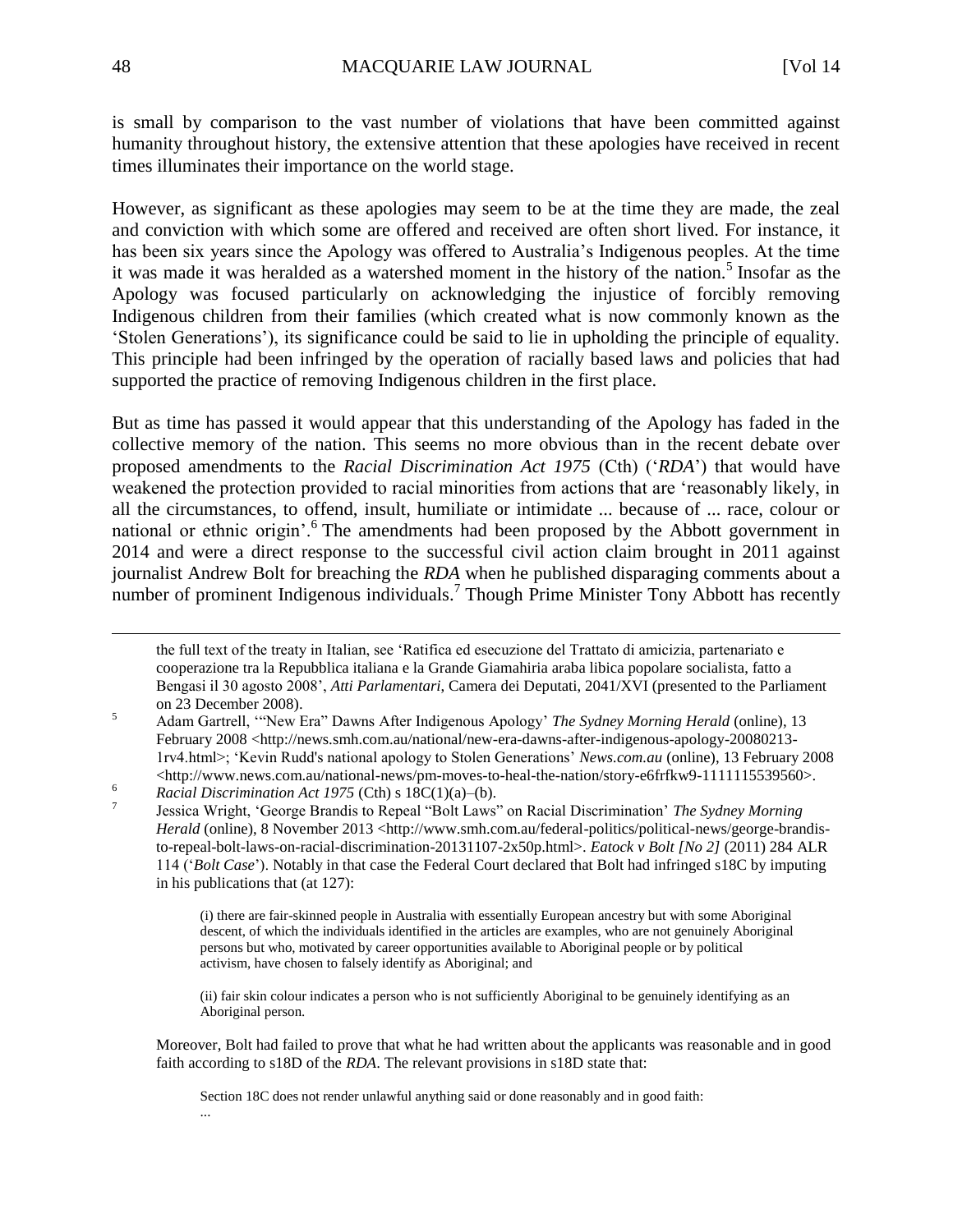$\overline{\phantom{0}}$ 

taken the amendments 'off the table' in response to community concerns,  $\delta$  if they had become law, the new provisions would have made it difficult for Indigenous peoples and other racial minorities to succeed in making claims, like the one made in the *Bolt Case*, in the future.<sup>9</sup>

(c) in making or publishing:

...

(ii) a fair comment on any event or matter of public interest if the comment is an expression of a genuine belief held by the person making the comment.

<sup>8</sup> Emma Griffiths, 'Government Backtracks on *Racial Discrimination Act* 18C changes; Pushes Ahead with Tough Security Laws', *ABC News* (online), 6 August 2014 <http://www.abc.net.au/news/2014-08- 05/government-backtracks-on-racial-discrimination-act-changes/5650030>. See also James Massola and Mark Kenny, 'George Brandis Forced to Rethink *Discrimination Act* Changes' *The Sydney Morning Herald* (Sydney), 28 May 2014, 1.

<sup>9</sup> Originally the government had proposed to repeal s18C. But in response to community lobbying the government decided to amend the section: Bernard Keane, '*Racial Discrimination Act*: Brandis Moves to Amend — Not Repeal — 18C', *Crikey* (online), 25 March 2014

 $\lt$ http://www.crikey.com.au/2014/03/25/racial-discrimination-act-brandis-moves-to-amend-not-repeal-18c/ $\gt$ . In the proposed Freedom of Speech (Repeal of s 18C) Bill 2014 (Cth) (Exposure Draft), the government proposed to amend to ss 18C and 18D of the *RDA* as follows:

Section 18C is repealed.

Sections 18B, 18D and 18E are also repealed.

The following section is inserted:

(1) It is unlawful for a person to do an act, otherwise than in private, if:

- (a) the act is reasonably likely:
	- (i) to vilify another person or a group of persons; or
	- (ii) to intimidate another person or a group of persons, and

(b) the act is done because of the race, colour or national or ethnic origin of that person or that group of persons.

(2) For the purposes of this section:

(a) vilify means to incite hatred against a person or a group of persons;

(b) intimidate means to cause fear of physical harm:

- (i) to a person; or
- (ii) to the property of a person; or
- (iii) to the members of a group of persons.

(3) Whether an act is reasonably likely to have the effect specified in sub-section (1)(a) is to be determined by the standards of an ordinary reasonable member of the Australian community, not by the standards of any particular group within the Australian community.

(4) This section does not apply to words, sounds, images or writing spoken, broadcast, published or otherwise communicated in the course of participating in the public discussion of any political, social, cultural, religious, artistic, academic or scientific matter.

The effect of the changes would have been to narrowly define prohibition of racist speech by removing the protections against offending, insulting or humiliating groups or individuals on the basis of race, colour or national or ethnic origin. Only acts that are reasonably likely to vilify (defined as inciting hatred) or intimidate (defined as causing fear of physical harm) on the basis of race, colour or national or ethnic origin would have been unlawful. At the same time the proposed amendments would have broadened the exceptions allowing vilification or intimidation if it is 'in the course of participating in the public discussion'. Shadow Attorney-General Mark Dreyfus criticised the proposed exception claiming:

One could drive a truck through that provision ... It is a provision of such breadth that just about anything ... said in the course of a public discussion ... would come within this exception to the prohibition, meaning that what we're left with is something of very little meaning.

Emma Griffiths, '*Racial Discrimination Act* Amendment: Federal Government Leaves Open Possibility of Altering Proposed Changes', *ABC News* (online), 26 March 2014 <http://www.abc.net.au/news/2014-03- 25/racial-discrimination-act-changes-george-brandis/5343464>.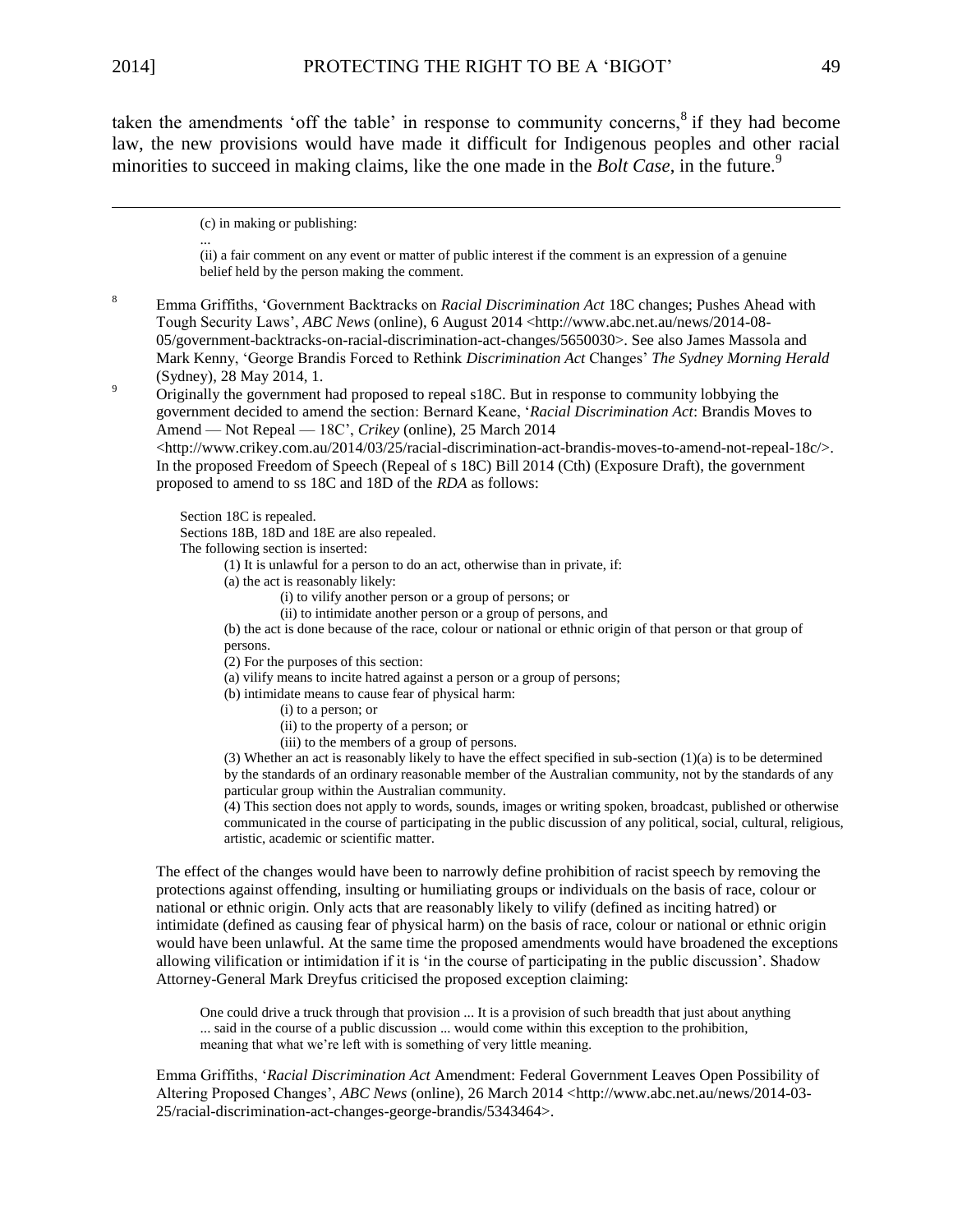The proposed amendments to the *RDA* and the responses they garnered raise pertinent questions about Australian values and the Australian national identity. In support of the amendments and the right to free speech they are intended to protect, Attorney-General George Brandis unashamedly declared that '[p]eople do have the right to be bigots'.<sup>10</sup> But is this a right worth protecting in Australian law? In the absence of a bill of rights, the issue becomes one that may only be resolved by reference to prevailing social values. As will be contended in this article, official apologies made in response to past wrongs could help illuminate the values of the societies in which they are made. In Australia this could have meant that the government's proposed changes to the *RDA* were completely at odds with the Apology, to the extent that it was aimed at upholding the value of 'human decency', the notion of the 'fair go' and the principle of equality that such a notion implies.<sup>11</sup> However, making that claim would be to assume that the Apology was *actually* aimed at upholding the values of equality and freedom from discrimination, signalling the end of laws and policies that support the racial discrimination of Indigenous peoples. It is dubious whether such an assumption can be made, especially when we consider that, at the time former Prime Minister Kevin Rudd delivered the Apology, the *RDA* had been suspended as part of the Northern Territory Intervention.

The fact that Australian law could continue to be used to support discriminatory policies and practices against Indigenous peoples raises troubling issues about the role of the Apology and the way that government apologies made in settler-colonised nations function generally. As will be argued in this article, apologies should convey 'other-oriented moral regret' to those to whom they are addressed and, if not already in place, the making of an apology should lead to the introduction of measures aimed at overcoming past injustices and ensuring against their repetition in the future. In particular, an official apology to Indigenous peoples would acknowledge that discriminatory laws and policies, legitimised on the basis of their supposed racial inferiority were wrong and have caused immense suffering and innumerable harms to them. Colonisation and the implications that foreign settlement has had for their sovereignties, the maintenance of their laws, customs and traditions, and their connections to land, family, language and culture, would be among the range of harms acknowledged in an apology. In accepting responsibility for these harms, an apology would uphold the principle of equality and commit to ensuring the equal protection of Indigenous peoples before the law and the protection of their rights as Indigenous peoples. Reconciliation in settler-colonised nations such as Australia would depend on the maintenance of these commitments in the future.

The first part of the article examines the main functions of an apology as understood in moral philosophy and how these functions could translate in political and legal terms and advance the claims of Indigenous peoples for justice. In view of this discussion, the second part of the article examines some of the shortcomings of the Apology. In exploring these aspects of the Apology, the article considers how they have severely limited its potential to stimulate change in the treatment of Indigenous peoples and to promote the values of equality and freedom from discrimination in Australia.

 $10\,$ <sup>10</sup> Commonwealth, *Parliamentary Debates*, Senate, 24 March 2014, 1797 (George Brandis, Attorney-General).<br>Commonwealth, *Parliamentary Debates*, House of Penrosentatives, 13 February 2008, 160 (Kovin Budd <sup>11</sup> Commonwealth, *Parliamentary Debates*, House of Representatives, 13 February 2008 169 (Kevin Rudd, Prime Minister).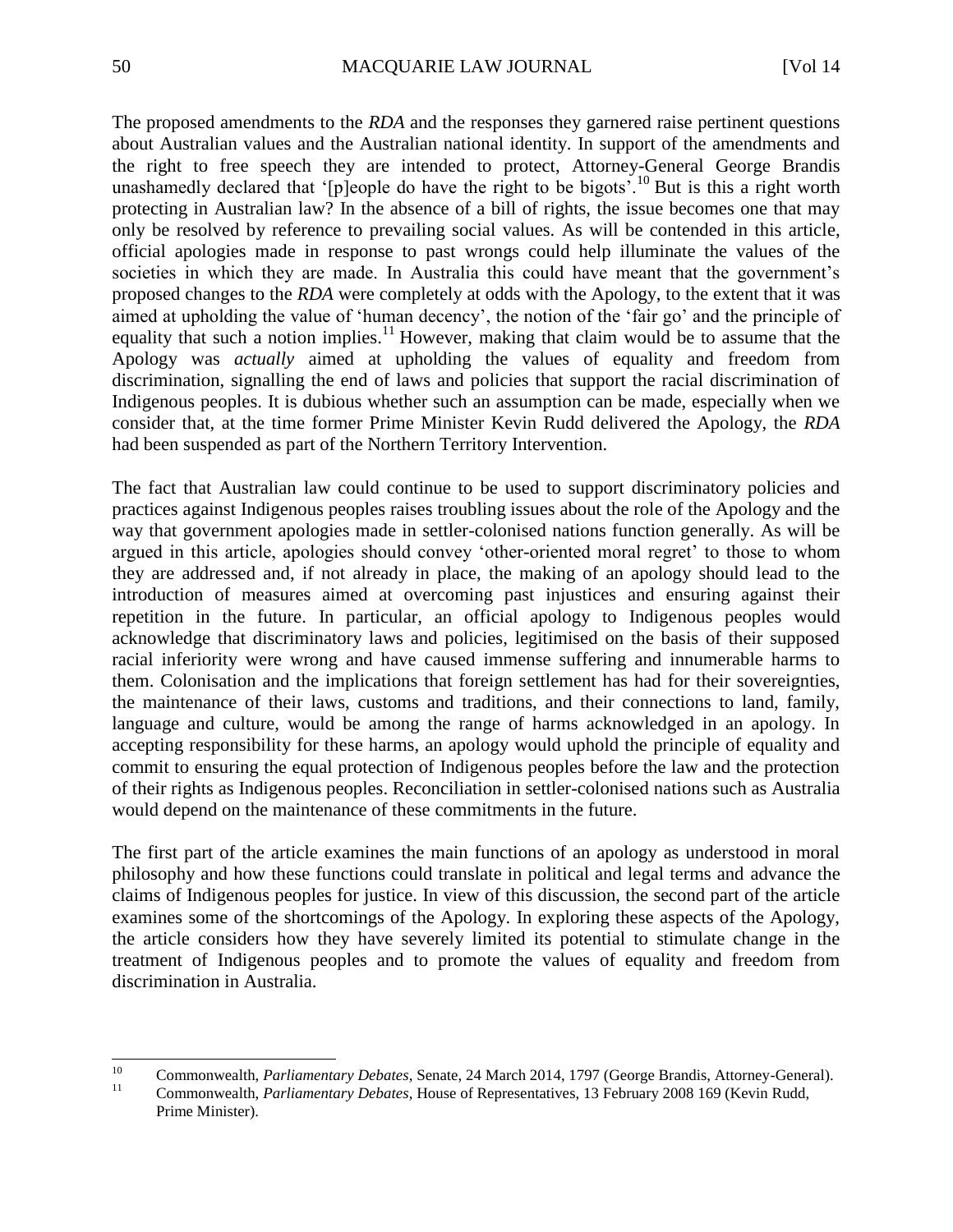# II WHAT IS AN APOLOGY AND WHAT DOES IT DO?

### A *The Interpersonal Apology*

Discussions about apologies often start by recounting the genesis of the modern-day act of apologising as a speech act which is constituted by the expression of sorrow in response to a wrong.<sup>12</sup> For instance, sociologist Nicholas Tavuchis' influential work in the field classified an interpersonal apology as a 'speech act' whereby the speaker expresses sorrow and regret for moral wrongdoing and seeks forgiveness from the wronged party.<sup>13</sup> In his view, the sincere expression of sorrow is essential for making a genuine interpersonal apology.<sup>14</sup> In making a genuine apology the relationship between the parties may be restored. The 'wider social web' in which the parties are enmeshed may also benefit from an apology.<sup>15</sup> Essential to achieving these ends is forgiveness. According to Tavuchis, a striking feature of an apology is its power to inspire forgiveness on the part of the person wronged: 'the helpless offender, *in consideration for nothing more than a speech*, asks for nothing less than the conversion of righteous indignation and betrayal into unconditional forgiveness and reunion'. <sup>16</sup> Notably, according to this understanding of the workings of an apology, the victim is positioned as the central figure of the apology. Only the victim can decide whether to forgive or not, and it is not always certain that an apology will be greeted with forgiveness. According to Martha Minow, an apology

grants power to the victims, power to accept, refuse or ignore the apology. The victims may in addition seek punishment, offer forgiveness, or conclude that the act falls outside domains eligible for forgiveness. In any of these instances, the survivors secure a position of strength, respect, and specialness.<sup>17</sup>

To apologise, Govier claims, involves a shift in power. The 'one who had power to harm is now opening himself or herself to the other', leaving him or her 'vulnerable to the responses of the other'.<sup>18</sup> Forgiveness then should not be understood as mandated by an apology. However, insofar as it is held up to be the ideal response, the question becomes one of just how forgiveness can be achieved?

As Govier and Verwoerd have explained, if an apology is to work its power and achieve 'forgiveness and a restored relationship between two parties',<sup>19</sup> it would essentially be by making *moral amends*: 'To make moral amends, we may apologize, expressing *other-oriented moral regret* and appealing for forgiveness from the person whom we have injured'.<sup>20</sup> A sincere 'I'm

 $12$ <sup>12</sup> Nicholas Tavuchis, *Mea Culpa: A Sociology of Apology and Reconciliation* (Stanford University Press, 1991) 22, 109; Trudy Govier and Wilhelm Verwoerd, 'The Promise and Pitfalls of Apology' (2002) 33 *Journal of Social Philosophy 67,* 68.

 $\frac{13}{14}$  Tavuchis, above n 12, 22.

 $\frac{14}{15}$  Ibid 109.

<sup>15</sup> Ibid 13; see also Jean-Marc Coicaud, 'Apology: A Small Yet Important Part of Justice' (2009) 10 *Japanese Journal of Political Science* 93.

 $\frac{16}{17}$  Tavuchis, above n 12, 35 (emphasis in original).

<sup>17</sup> Martha Minow, *Between Vengeance and Forgiveness: Facing History after Genocide and Mass Violence* (Beacon Press, 1998) 115 (citations omitted).

<sup>18</sup> Trudy Govier, *Taking Wrongs Seriously: Acknowledgment, Reconciliation, and the Politics of Sustainable Peace* (Humanity Books, 2006) 70.

<sup>&</sup>lt;sup>19</sup> Govier and Verwoerd, above n 12, 68.

Ibid (emphasis in original).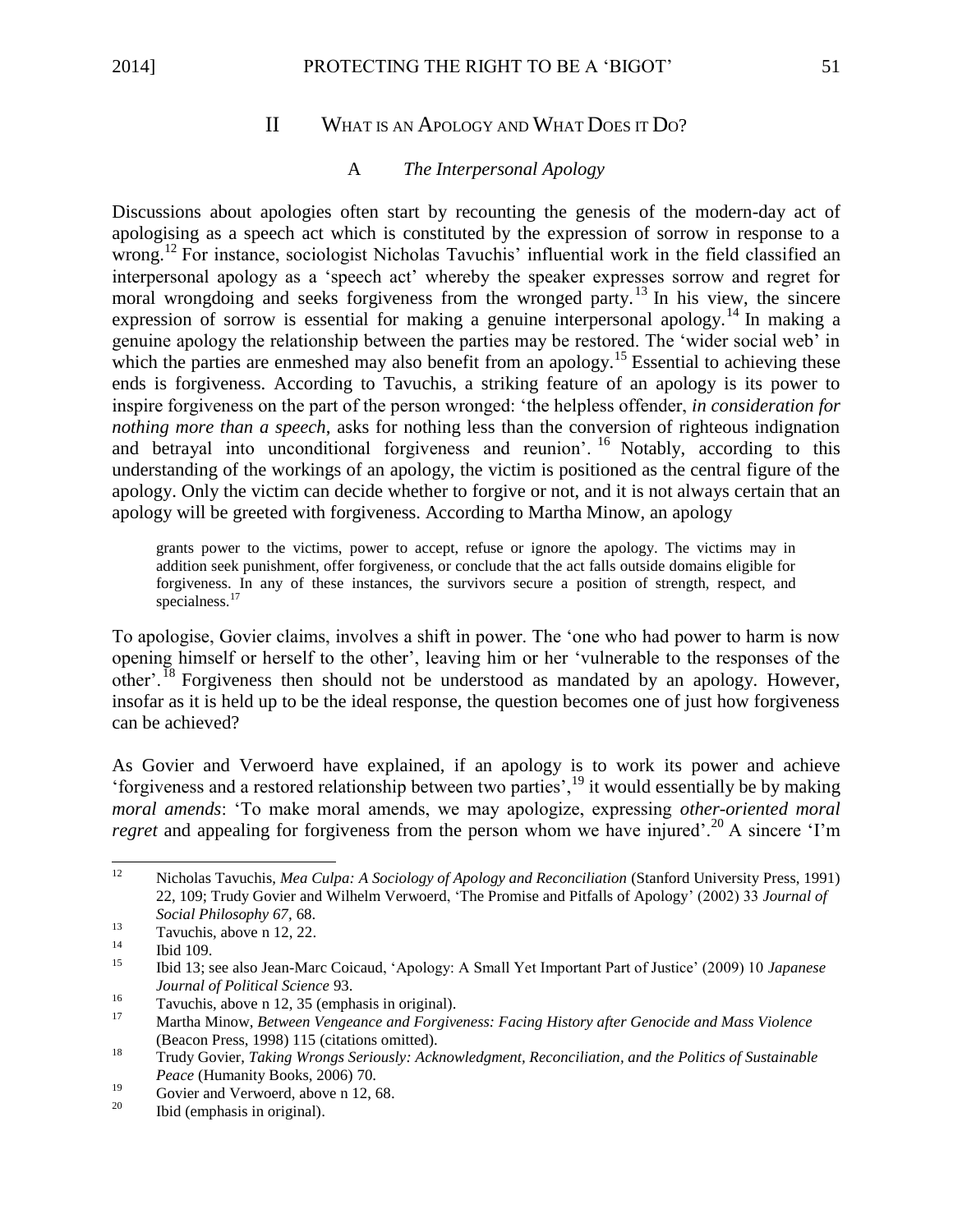sorry' expressed by the wrongdoer may evoke 'an emotional shift from resentment to acceptance on the part of the victim', creating the conditions for the resumption of the relationship based on 'moral equality'.<sup>21</sup> Govier and Verwoerd further argue that a sincere 'I'm sorry' is indeed a sign of acknowledgment: first, the offender is acknowledging that the act was wrong and they are responsible for it; second, the offender is acknowledging '*the moral status of the victim(s), the primary person(s) to whom he apologizes*<sup>22</sup> namely, that the victim did not deserve to be illtreated by the offender; and third, the offender is acknowledging the legitimacy of the victim's feelings of resentment and anger.<sup>23</sup> As Govier and Verwoerd have pointed out:

It is because saying 'I am sorry' or 'I apologize' in this kind of context primarily implies this acknowledgment of the *human dignity and moral worth of victims* as well as *respect for their feeling of resentment* that an effective apology provides reason for an emotional shift toward forgiveness.<sup>24</sup>

Notably, however, of all the things an apology can do, Govier and Verwoerd place most significance on the power of an apology to 'unsay' the original message of insult:  $2^5$ 

No apology can undo a wrongful act. However, an apology can 'unstate' the implicit claim that the wronged person has no moral worth and merits no moral consideration. … For one who has been humiliated or treated as worthless, such acknowledgment of dignity and human worth is profoundly significant. $26$ 

But to succeed in this aim, the offer of an apology would need to be motivated by the offender's empathy with the person wronged and seeing the wrongful actions in the same way. As Govier and Verwoerd have put it:

[A]pology presupposes moral agreement between the wrongdoer and the [wronged person]: *the act or acts were wrong.* By renouncing his own act, the wrongdoer joins the victim in condemning it and others of its kind. One might think here of the wrongdoer as taking the initiative, moving to stand next to the victim so as to look through his eyes at the wrongful actions.<sup>27</sup>

The remorseful acknowledgment of wrongful acts in an apology has moral value for victims by helping them restore their sense of self-worth and self-respect.<sup>28</sup> In return, the victim may become open to forgiving the wrongdoer, improving, if not restoring, relations between them.<sup>29</sup> Indeed, though there is no obligation for victims to forgive, they may in fact develop a sense of moral duty to respond positively to the apology and accept it.<sup>30</sup>

Viewed in this way, the importance of the role of the victim in the apology process comes clearly into view. In making moral amends through an apology, the wrongdoer is seeking the victim's forgiveness. The potential for forgiveness is made possible by the apologiser's demonstration of

 $21$ <sup>21</sup> Ibid 69; see also Lee Taft, 'Apology Subverted: The Commodification of Apology' (2000) 109 *Yale Law Journal* 1135, 1137.

<sup>&</sup>lt;sup>22</sup> Govier and Verwoerd, above n 12, 69 (emphasis in original).

 $\frac{23}{24}$  Ibid.

<sup>&</sup>lt;sup>24</sup> Ibid (emphasis in original).

 $\frac{25}{26}$  Ibid 72.

 $rac{26}{27}$  Ibid 70.

 $\frac{27}{28}$  Ibid (emphasis in original).

<sup>28</sup> Kathleen Gill, 'The Moral Functions of an Apology' (2000) 31 *Philosophical Forum* 11, 16.

 $^{29}$  Coicaud above n 15, 106; Gill, above n 28, 17.

<sup>30</sup> Neil Funk-Unrau, 'Potentials and Problems of Public Apologies to Canadian Aboriginal Peoples' (Paper presented at Academic Institute for Interaction Congress, Kitchener, Ontario, 2–4 June 2004), 3.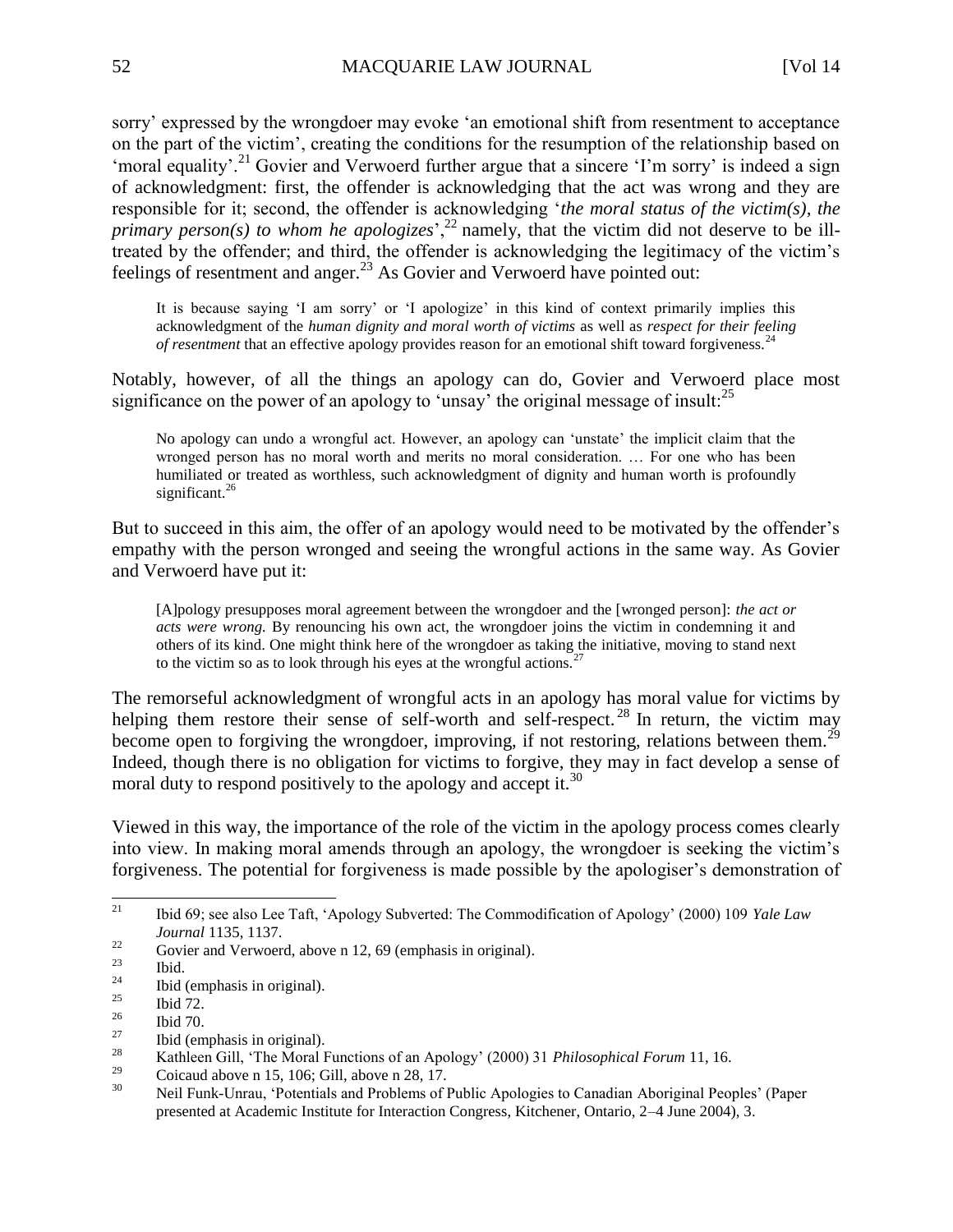remorse for the wrong — through the expression of other-oriented regret the victim becomes the primary consideration.

And yet it is important to point out, as some have done, that words alone may not be enough to appease the victim. Even the most sincere 'I'm sorry' will not be the end of the matter. Particularly in cases of serious wrongdoing an offer of repair has also been considered a necessary component of an apology.<sup>31</sup> As Govier and Verwoerd have observed, any attempt at making moral amends must be supported by 'practical amends' if wrongdoers are to really *mean*  they are sorry.<sup>32</sup> An apology that is not backed by concrete measures of reparation would, at best, seem hollow and insincere and, at worst, likely add further insult to the original wrongdoing. So understood, an apology is more than a speech act if by that phrase it is understood as a 'one-off' event. Instead, an apology may be better understood as initiating a process of transformation that will extend into the future. As Govier has explained, an apology 'looks *backward* to what has been done and *forward* to commitment to reform, practical amends, and a better relationship<sup>'.33</sup> Thus, in summary, the central aspects of a 'full-fledged moral apology' are: '*acknowledgment* to the person harmed that one is responsible for doing something that was wrong, the expression of *sorrow*, and a commitment to reform and practical amends<sup>3,4</sup> The sincere acknowledgment and acceptance of responsibility for past wrongs, and the promises for reform and forbearance in the future are the key elements of a moral apology. $35$ 

## B *The Political Apology*

Turning now to consider official apologies made by governments for past injustices, it is not uncommon to find analyses of interpersonal apologies (especially of the 'moral apology' as discussed above) preceding discussions on official apologies.<sup>36</sup> Most notably, the reconciliation of relationships has been identified as a key function of official apologies, as it has been for interpersonal apologies. For instance, in their discussion of group apologies, Elazar Barkan and Alexander Karn hark back to Nicholas Tavuchis' seminal work in the field to illuminate how political apologies — 'these delicate "speech acts"' — 'could repair damaged social relations and allow the parties to past injustices to go on with their lives'. In their view, an apology may help bridge the gap 'between the victim's need for acknowledgment and the perpetrator's desire

 $31$ This is a conclusion that has been reached in the research across the social sciences and the humanities. See Steven J Scher and John M Darley, 'How Effective Are the Things People Say to Apologize? Effects of the Realization of the Apology Speech Act' (1997) 26 *Journal of Psycholinguistic Research* 127; Govier and Verwoerd, above n 12, 72; cf Taft, above n 21, 1140.

 $32$  Govier and Verwoerd, above n 12, 72.

 $33 \qquad \text{Govier, above n 18, 69 (emphasis in original).}$ 

 $rac{34}{35}$  Ibid (emphasis in original).

These appear to be the central elements of an interpersonal apology. However, different researchers have found some variation in the sorts of things that can be included in an apology. Compare Govier, above n 18, 68–9; Gill, above n 28, 12–15; Nick Smith, *I Was Wrong: The Meanings of Apologies* (Cambridge University Press, 2008) 140–2.

<sup>36</sup> See generally, Coicaud, above n 15; Gill, above n 28; Govier, above n 18, ch 4; Govier & Verwoerd, above n 12; Smith, above n 35; Tavuchis, above n 12; cf Danielle Celermajer *The Sins of the Nation and the Ritual of Apologies* (Cambridge University Press, 2009); Janna Thompson, 'Apology, Justice, and Respect: A Critical Defense of Political Apology' in Mark Gibney et al (eds), *The Age of Apology: Facing up to the Past* (University of Pennsylvania Press, 2008) 31.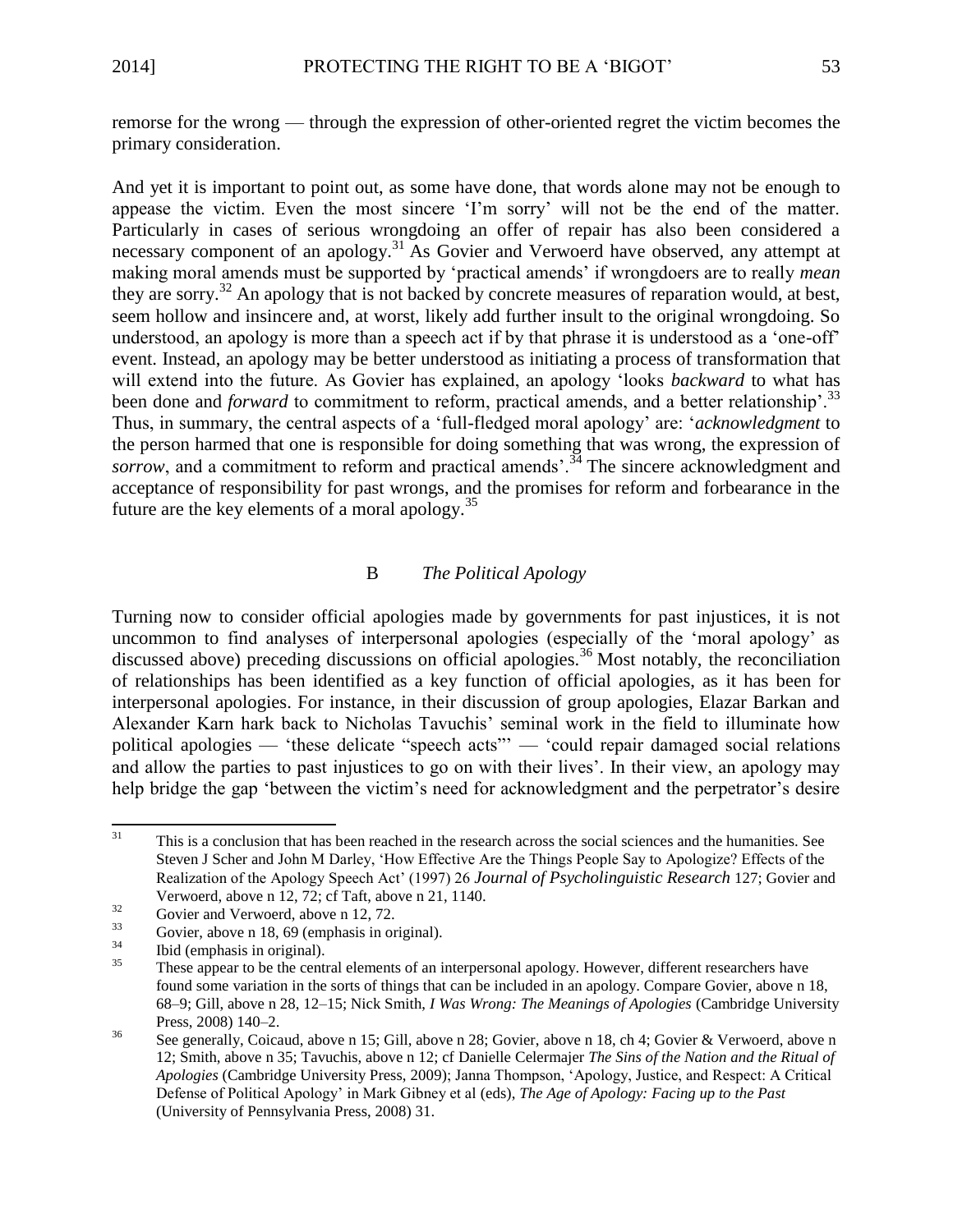to reclaim his humanity'.<sup>37</sup> Furthermore, they have claimed that the sincere expression 'I'm sorry' in an official apology may be appropriate in cases where conflict, distrust and misunderstanding can continue to impede the development and maintenance of co-operative partnerships. As they have argued:

A sincere expression of contrition, offered at the right pitch and tenor, can pave the way for atonement and reconciliation by promoting mutual understanding and by highlighting the possibilities for peaceful coexistence. … By approaching their grievances through a discourse of repentance and forgiveness, rivals can explore the roots and legacies of historical conflict as a first step toward dampening the discord and frictions they produce.<sup>3</sup>

The effects could be far-reaching: '[i]n the best cases, the negotiation of apology works to promote dialogue, tolerance, and cooperation between groups knitted together uncomfortably (or ripped asunder) by some past injustice'.<sup>39</sup>

Similar to the way that interpersonal apologies can function, it is evident that in Barkan and Karn's view a sincere expression of remorse in response to past wrongs in an official apology can engender mutual healing between groups, inspiring forgiveness amongst victims and reconciliation of the relationships between victims and wrongdoers. Support for these claims can be found in the responses of Indigenous peoples to the Apology in Australia. Stolen Generations survivor, Murray Harrison, remarked: '[i]t's been absolute closure. I was taken when I was 10... This apology was something I really needed to hear'.<sup>40</sup> Similar sentiments were expressed in Canada in response to Prime Minister Harper's Apology to Former Students of Indian Residential Schools. For instance, prominent Residential School survivor, Willie Blackwater, wept through much of the 10 minute speech made by Harper: '"If I am able to forgive my perpetrator, I can forgive Canada", Blackwater said after the apology he felt was sincere and very moving'.<sup>41</sup>

<sup>40</sup> Jens Korff, *'Sorry' Apology to Stolen Generations* (18 April 2014) Creative Spirits

<sup>37</sup> <sup>37</sup> Elazar Barkan and Alexander Karn, 'Group Apology as an Ethical Imperative' in Elazar Barkan and Alexander Karn (eds), *Taking Wrongs Seriously: Apologies and Reconciliation* (Stanford University Press, 2006) 3, 5.

 $\frac{38}{39}$  Ibid 7.

 $\begin{array}{cc}\n^{39} & \text{Ibid.} \\
^{40} & \text{I.}\n\end{array}$ 

<sup>&</sup>lt;http://www.creativespirits.info/aboriginalculture/politics/sorry-apology-to-stolen-generations>. <sup>41</sup> Juliet O'Neill and Tobin Dalrymple, 'Aboriginal Leaders Hail Historic Apology', *The Vancouver Sun*  (online), 11 June 2008 <http://www2.canada.com/vancouversun/news/story.html?id=18133d91-b8aa-4fbe-956e-20298d79c1d5>. Willie Blackwater is best known for speaking out with other residential school survivors about the rape and beatings he suffered as a child at the Port Alberni Residential School on Vancouver Island in British Columbia. These revelations led to the criminal conviction of his former dormitory supervisor Arthur Plint who was sentenced to 11 years imprisonment: *R v Plint* [1995] BCJ No 3060. Civil proceedings in the Supreme Court of Canada were subsequently brought by a number of former students of the Alberni Residential School. Though Plint was named as a defendant, the main issue turned on whether damages for sexual assault should be apportioned between the United Church and the federal government. The Court ultimately found the federal government wholly responsible for these harms: *Blackwater v Plint [No 1]* (1998) 52 BCLR (3d) 18; *Blackwater v Plint [No 2]* (2001) 93 BCLR (3d) 228; *Blackwater v Plint [No 3]* (2003) 235 DLR (4th) 60; *Blackwater v Plint [No 4]* (2005) 258 DLR (4th) 275. See Jim Miller, 'The Alberni Residential School Case: *Blackwater v Plint*' (2001) 5(12) *Indigenous Law Bulletin* 20.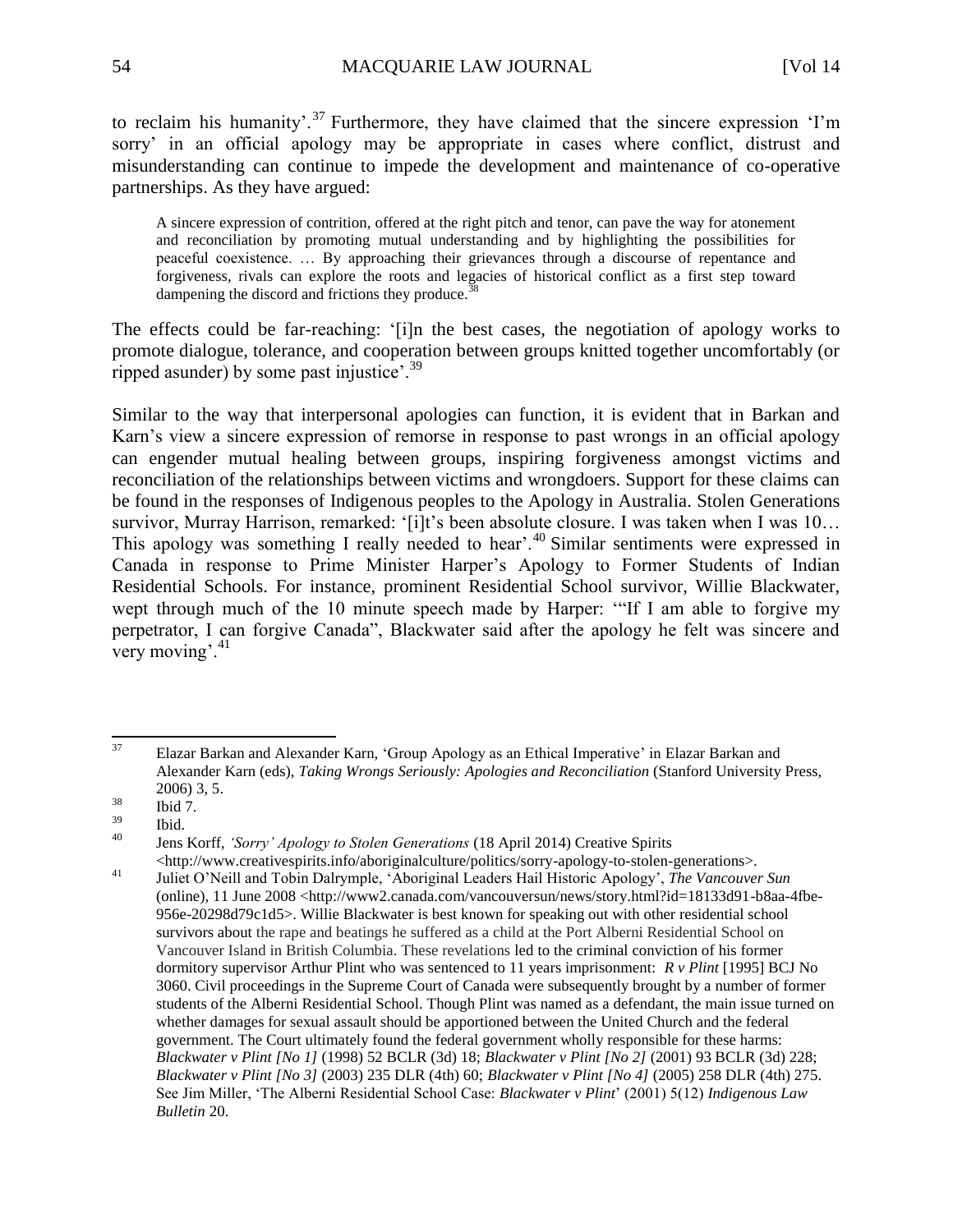And, like interpersonal apologies, the effects of official apologies may extend beyond the individuals involved and be felt throughout the broader community. An official apology delivered at the right pitch may soften the broader public's attitudes towards victim groups and vice versa. Indeed, the potential of official apologies to assist in promoting reconciliation is of particular importance in settler-colonised nations as far as race relations between Indigenous and non-Indigenous peoples are concerned. As Lise Balk King has observed in response to the Apology to Native Peoples of the United States, which was signed into law by US President Barack Obama in 2009, an apology 'could provide a much-needed shift in public attitudes toward tribes in the country, as well as attitudes of Native people toward the federal government'.<sup>42</sup>

But, in spite of the overlap in understanding of how interpersonal and official apologies can function, many factors have been identified that can make them distinct from one another, leading some to question the extent to which analyses of interpersonal apologies can effectively enhance our understanding of state apologies.<sup>43</sup> As will become clearer below, their differences are explicable in terms of the functions they serve: the *moral* functions of an interpersonal apology on the one hand and the *political* functions of a state apology on the other. In this sense, the value of official apologies rests on the functions they serve to enhance the political life of the nations in which they are made.

In examining the political aspects of official apologies it is first important to recognise that they are made in the political context where both the 'apologiser' and 'apologisee' are collective subjects. The apology itself is responding to a public wrong or wrongs committed against specific members of a group in the past.<sup>44</sup> As a public act, the political nature of the apology has implications for the nation as a whole. In this respect the potential scope of the functions of a state apology could extend further than that of an interpersonal apology: not only relationships but the histories of entire nations are at stake. As Kathleen Gill has noted, these apologies have 'a role to play in the struggle to create history, to establish a certain version of events as the "official story"'.<sup>45</sup> Others have gone so far as to claim that we live in 'a time that seeks to establish political truth … [and] apology has become the West's own version of a truth commission'.<sup>46</sup>

Thus, if one of the functions of a state apology is to promote reconciliation, that may be as much about improving relationships marred by conflict as it is about reconciling the perpetration of past injustices in the present history of the nation.<sup>47</sup> An apology for past injustices serves as acknowledgment of those injustices. As Tavuchis remarked, the 'principle function of [a

 $42$ <sup>42</sup> Lise Balk King, 'A Tree Fell in the Forest: The US Apologized to Native Americans and No One Heard a Sound', *Indian Country Today Media Network* (online), 3 December 2011 <http://indiancountrytodaymedianetwork.com/opinion/a-tree-fell-in-the-forest%3A-the-u.s. apologized-to-native-americans-and-no-one-heard-a-sound-65750>.

<sup>&</sup>lt;sup>43</sup><br>See generally, Celermajer, above n 36; Smith above n 35; Thompson above n 36.

<sup>&</sup>lt;sup>44</sup> Celermajer, above n 36, 14–5.<br><sup>45</sup> Gill above n 28, 22

 $^{45}$  Gill, above n 28, 22.

<sup>46</sup> Rhoda E Howard-Hassmann and Mark Gibney, 'Introduction: Apologies and the West' in Mark Gibney et al (eds), *The Age of Apology: Facing up to the Past* (University of Pennsylvania Press, 2008) 1, 1.

<sup>47</sup> Robert R Weyeneth, 'The Power of Apology and the Process of Historical Reconciliation' (2001) 23(3) *Public Historian* 9.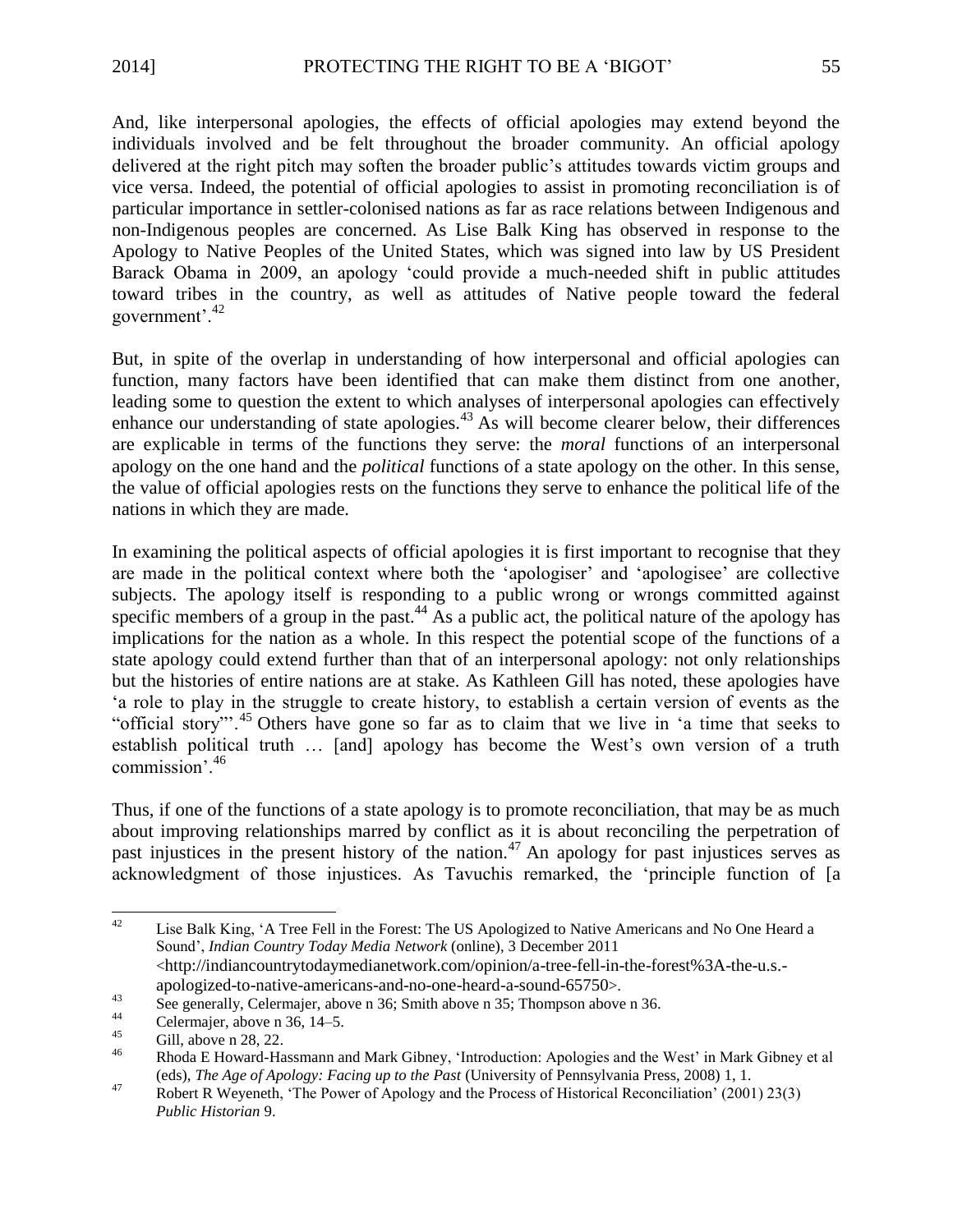collective apology] has little, if anything, to do with sorrow or sincerity but rather with putting things on a public record'.<sup>48</sup> In that regard, the official acknowledgment of historic injustices in a state apology may contribute to reconciling the past in the present and correct the historical record of a nation. <sup>49</sup> Interconnected with this function is a state apology's ability to raise awareness in the general population of the facts of history as those who have suffered harm experienced them. Present generations of the survivors of historic injustices may also feel vindicated when their understanding of historical events — their truth about history — is officially honoured in an apology.<sup>50</sup> As Jan Löfström has claimed: 'historical apologies for the previously unacknowledged suffering are to the victims a confirmation of their symbolic inclusion in the (national or other) community — their painful memories are institutionally incorporated in "our shared memory" and "our history"<sup>51</sup>

However, it has generally been accepted that an official apology should not merely function to correct the historical record. And, if all that an apology did was raise awareness of events in a nation's history that up until that time had been repressed within the nation's collective memory then an apology may not be an appropriate gesture. Public statements of acknowledgment of these events would adequately fulfil this function.<sup>52</sup> Given the severity of the wrongdoing that these apologies are acknowledging, there can (and should be) more to a public apology than 'putting things on the public record'.

In this respect, it is important to recall that a significant feature of an apology (whether at the interpersonal or political level) is the acceptance of responsibility for the harm done. As Minow put it: '[f]ull acceptance of responsibility by the wrongdoer is the hallmark of an apology'.<sup>53</sup> However, this may prove to be the most challenging feature of an apology. In the case of an official apology for historic injustices, the acceptance of responsibility would entail nothing less than the acceptance of trans-generational responsibility for past wrongs, which may not be immediately forthcoming, as the history of the apology movement in Australia shows.  $54$ Moreover, the acceptance of responsibility for past wrongdoing implies acceptance of a duty to make amends for any harm caused, giving governments even more reason to resist the calls for an apology as the Australian context also shows. But when these obstacles are overcome the true value of official apologies in contributing to the just resolution of past wrongs may be finally realised.<sup>55</sup> According to this understanding it is their capacity to do justice which is the basis for

 $48\,$  $\frac{48}{49}$  Tavuchis, above n 12, 117.

 $\frac{49}{50}$  Minow, above n 17, 116.

<sup>50</sup> Danielle Celermajer, 'The Apology in Australia: Re-Covenanting the National Imaginary' in Elazar Barkan and Alexander Karn (eds), *Taking Wrongs Seriously: Apologies and Reconciliation* (Stanford University Press, 2006) 153, 174–5; Govier, above n 18, 70–1; Minow, above n 17, 114; Melissa Nobles, *The Politics of Official Apologies* (Cambridge University Press, 2008) 36–7; Jeremy Waldron, 'Superseding Historic Injustice' (1992) 103 *Ethics* 4, 6.

<sup>&</sup>lt;sup>51</sup> Jan Löfström, 'Historical Apologies as Acts of Symbolic Inclusion – and Exclusion?: Reflections on Institutional Apologies as Politics of Cultural Citizenship' (2011) 15 *Citizenship Studies* 93, 96.

 $\frac{52}{53}$  Thompson, above n 36, 33.

 $\frac{53}{54}$  Minow, above n 17, 115.

<sup>&</sup>lt;sup>54</sup> See generally Celermajer, above n 50; Thompson, above n 36.

See generally, Coicaud, above n 15.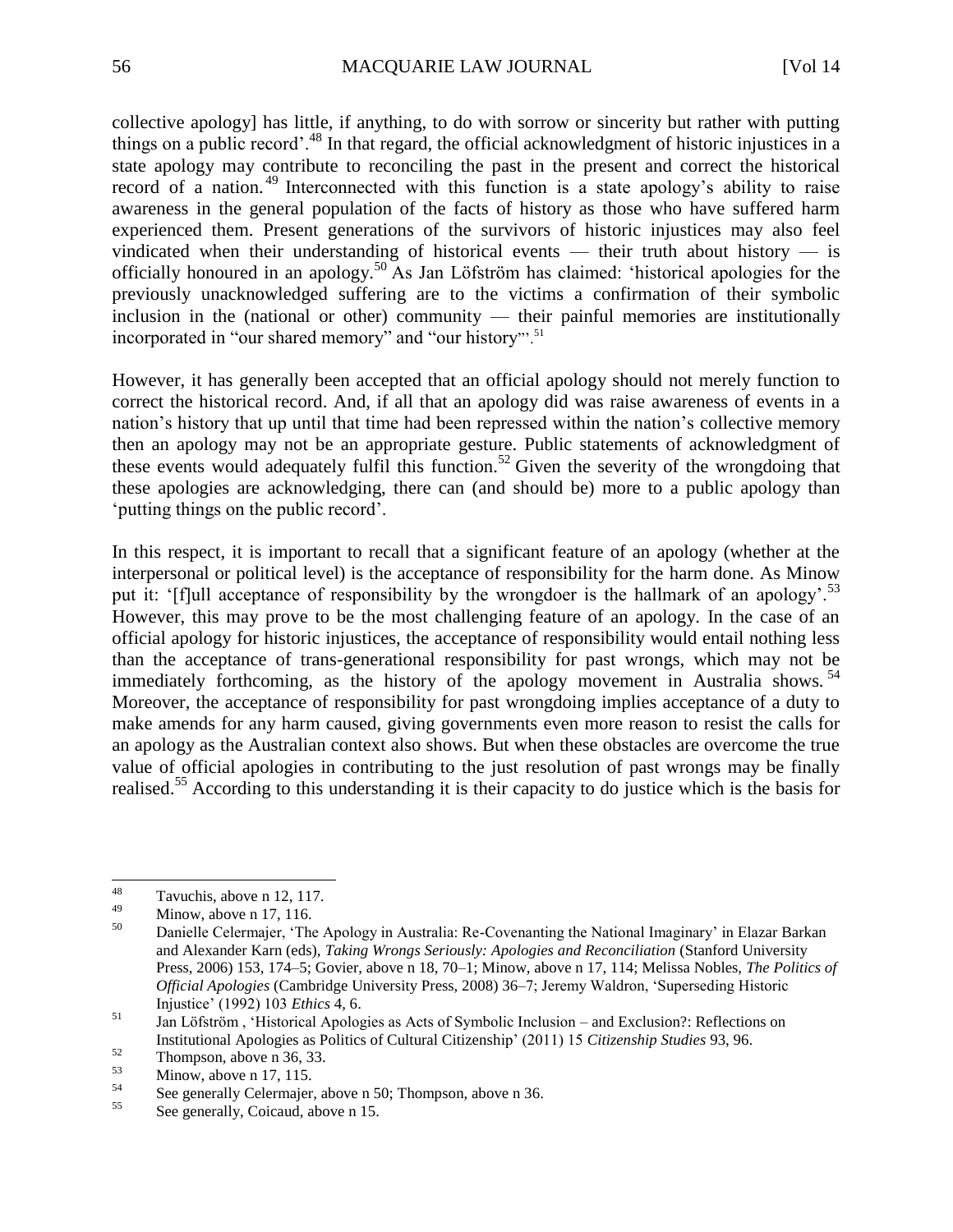their contribution in advancing national reconciliation — not the sincere expression of remorse as is the case for interpersonal apologies.<sup>56</sup>

So understood, an official apology can be viewed as functioning as a measure of reparative justice in accordance with the international norms relating to the making of reparations for gross violation of human rights abuses.<sup>57</sup> According to these norms, apologies are listed among those measures of reparation aimed at satisfaction and the non-repetition of harm. The way these measures have been separated from the other measures of reparation, such as restitution, compensation and rehabilitation, suggests that each measure fulfils different aims and expectations. As Thompson has claimed, drawing on Govier and Verwoerd's analysis of the 'moral apology': 'apology as part of reparative justice answers to the harm that injustice causes to the dignity of the victims'.<sup>58</sup>

Danielle Celermajer has offered an even broader understanding of the role of apology as a measure of reparative justice that takes account of the political context in which these apologies are being made. In her view, the reparative justice that an apology performs is connected 'to address the damage to the identity of the victim and more broadly the social and political messages about history, identity and right'. <sup>59</sup> As Celermajer has explained, the inclusion of 'apology' in the list of measures aimed at satisfaction and non-repetition of harm suggests these measures 'operate within the *symbolic* or *discursive* dimension of harm'.<sup>60</sup> Thus, for instance, providing an official forum for the revision of national history and acceptance of the victims' version of historical facts, which (as noted above) had almost been forgotten in the nation's history, could be understood as one of the *symbolic* or *discursive* effects of making an apology.

However, the significance of Celermajer's observations may relate more to how an official apology could function politically as a discursive strategy for reconceptualising the identities, not only of survivors, but also of the group or institution making the apology and the relationship that exists between them. From the standpoint of victims, an interpersonal apology may, through the demonstration of other-oriented regret, vindicate their moral worth, but a state apology could go further. Understood as a strategy for identity transformation in the sphere of politics, an official apology

makes clear that past treatment of the group never was morally justified. In an official apology, the highest political authorities acknowledge that the culture of the victim group is not now, and never was, morally inferior to that of the offender group. The very identity of the victim group may be reshaped in this process.<sup>61</sup>

For Indigenous peoples in particular, a political apology may reaffirm their subjectivity: it legitimises their experience of suffering and being wronged, thereby according them a full

<sup>56</sup> <sup>56</sup> See generally, Thompson, above n 36; cf P E Digeser, *Political Forgiveness* (Cornell University Press, 2001) 4–6.

<sup>57</sup> See generally, Richard B Bilder, 'The Role of Apology in International Law' in Mark Gibney et al (eds), *The Age of Apology: Facing up to the Past* (University of Pennsylvania Press, 2008) 13.

 $\frac{58}{59}$  Thompson, above n 36, 34.

 $^{59}$  Celermajer, above n 50, 175.<br><sup>60</sup> Ibid 174, 5 (emphasis in origi

<sup>&</sup>lt;sup>60</sup> Ibid 174–5 (emphasis in original).<br><sup>61</sup> Cill above a 28–22

Gill, above n 28, 23.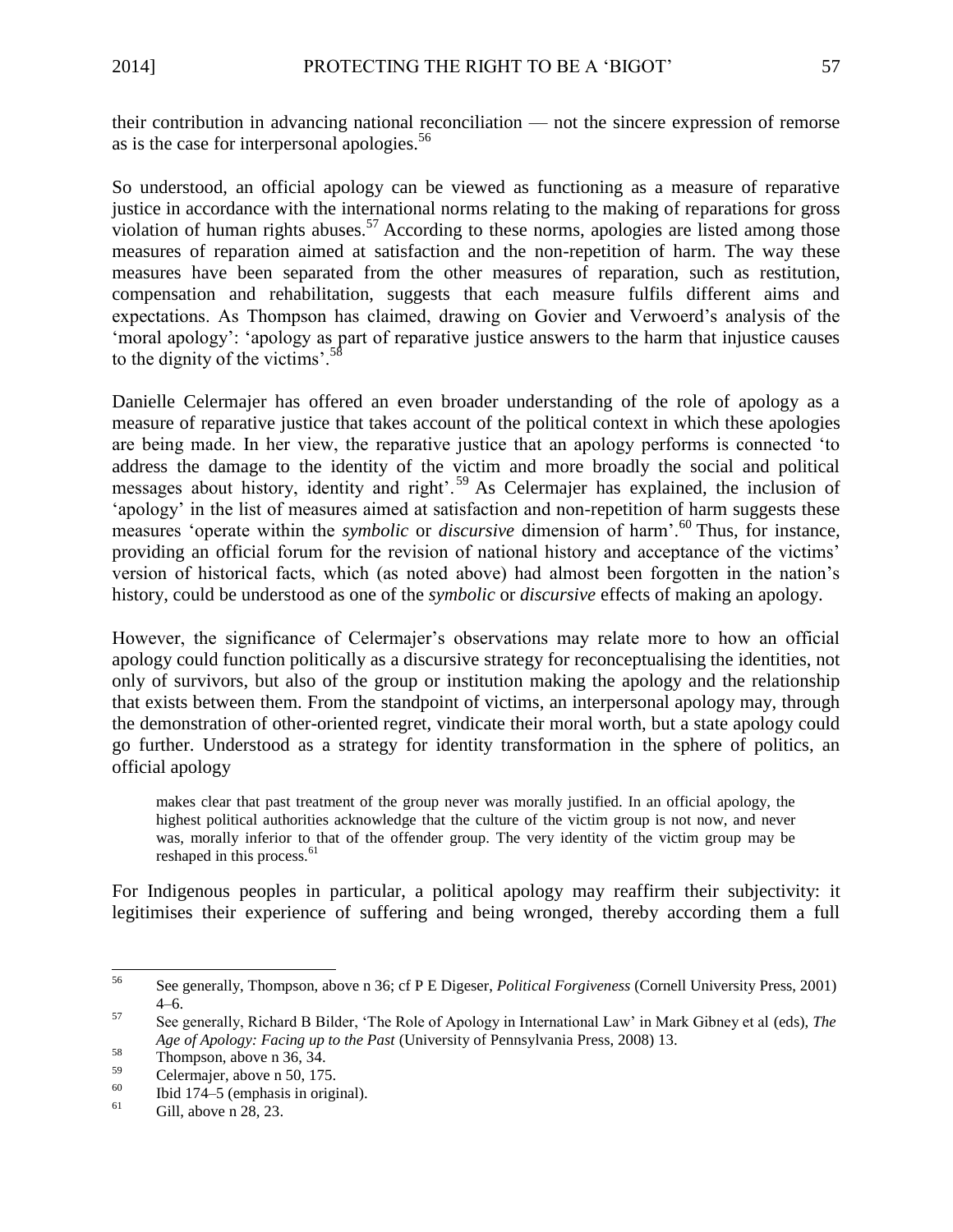subject position, as against a history of marginalising and silencing them in the mainstream.<sup>62</sup> So understood, an apology enacts respect and recognition.<sup>63</sup> The acknowledgment of the victim in an apology is an act of respect: the respect shown to the victim in an apology may make up for the disrespect shown to the victim at the time of the wrong.<sup>64</sup> This recognition may to some extent satisfy their need for justice by addressing the indignity that had been caused by the harm, contributing to change in the way they are perceived (and treated) by government and in public.

In particular with respect to Western nation states and their treatment of ethnic minority groups, wrongdoing against these groups was often legitimised on the basis of Western superiority and the corresponding inferiority — as the Other — of the non-Western cultural groups.<sup>65</sup> Apologies for wrongdoing committed against these groups would signal that the superiority–inferiority dichotomy is no longer tenable. In the case of Indigenous peoples, an apology for past injustices would signal that it had been wrong to legitimise violent, unequal and racially discriminatory treatment on the basis of their 'purported cultural deficiencies and racial inferiority'. <sup>66</sup> An apology for past injustices would mean they can no longer be perceived as the pre-destined victims of natural selection. Instead, Indigenous disadvantage can be directly traced back to the operation of past state policies and laws that were paternalistic and racist, and that looked forward to the day when Indigenous peoples would be eradicated forever.<sup>67</sup> In this regard, an official apology would link the wrongdoing experienced by victims to the racist political (and legal) culture of the society in which the wrongs occurred.<sup>68</sup>

This could have flow-on effects for race relations in these nations. Specifically, with respect to settler-colonised nations, race relations between Indigenous and non-Indigenous peoples could be completely transformed. When once the state depended on 'the category of the uncivilised native to affirm its own claim to civil and sovereign legitimacy', <sup>69</sup> the revelations of past injustices experienced by Indigenous peoples and acknowledged in an apology could provide a new foundation for the legitimacy of the nation. In these respects, the apology functions as a symbol of political inclusion — of belonging — for those to whom it is being addressed, with the potential of redefining the political membership of the nation.<sup>70</sup>

In theory at least, any scope for change lies in the understanding of apology-making as signalling the acceptance of responsibility for past wrongs, requiring the state to engage in a process of reform and to refrain from repeating the wrongdoing in the future. In accepting responsibility in an apology, the wrongdoer acknowledges and affirms the norms that were breached in causing the harm. In an official apology, the acceptance of responsibility could 'help reinforce

<sup>62</sup>  $^{62}$  Celermajer, above n 50, 176.

 $\frac{63}{64}$  Ibid 175.

 $^{64}$  Thompson, above n 36, 34.

<sup>65</sup> Will Kymlicka, 'Introduction' in Will Kymlicka (ed), *The Rights of Minority Cultures* (Oxford University Press, 1995) 5–6.

 $^{66}$  Nobles, above n 50, 29.

 $^{67}$  Celermajer, above n 50, 156–62.

 $\frac{68}{69}$  Ibid 168.

 $\frac{69}{70}$  Ibid 161.

This is the thesis advanced by Melissa Nobles. See generally, Nobles, above n 50.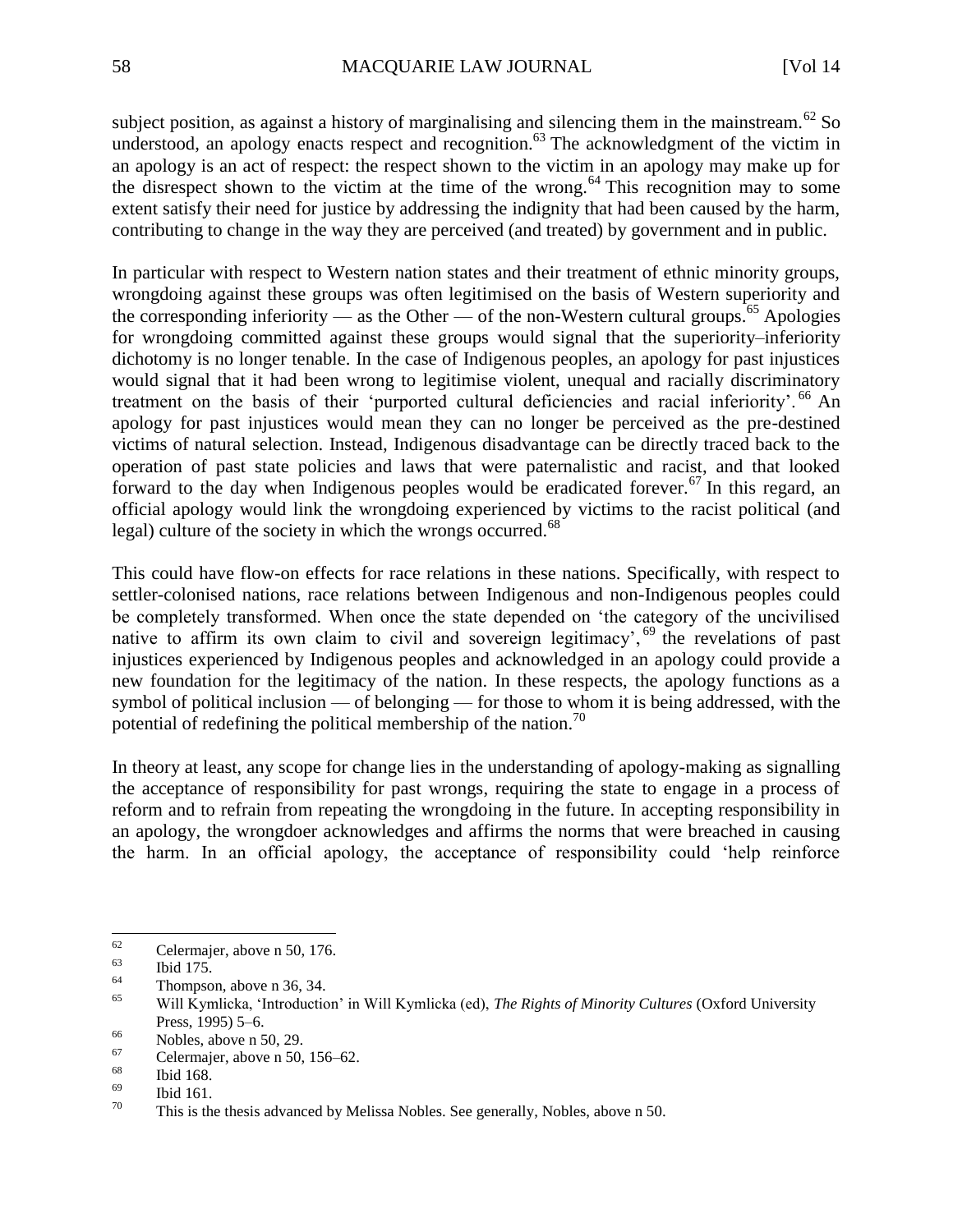acceptance of the violated standards' and 'raise the moral threshold' of society more broadly.<sup>71</sup> Specifically with respect to Indigenous peoples it has been argued that 'the apology officially delegitimizes a political cultural norm that says that treating Aboriginal people as less than full citizens and human beings is acceptable'.<sup>72</sup> So understood, a political apology may lead to 'recovenanting' the nation. According to Celermajer: 'the apology is … an acknowledgment of a collective failure to live up to an ideal ethical principle and [acts as] … a performative declaration of a new commitment, a new covenant for *now* and into the future'.<sup>73</sup>

The apology process can, in turn, lead to reconsideration of the obligations that states have towards Indigenous peoples now that the history of past injustices has been acknowledged in an apology.<sup>74</sup> In moral terms this would mean that from now on they should be treated with respect as full human beings and valued for their cultural differences. Translated into political terms it would also mean re-evaluating the nation's position on race relations and the individual and communal rights of Indigenous peoples, addressing past and present manifestations of discrimination in law and policy, and ensuring the protection of their cultural rights in the future. Indeed, the understanding of the moral apology as demonstrating other-oriented regret, when translated into the making of a political apology, would entail committing to a course of action whereby Indigenous claims for justice would be upheld. In this regard, the ideal would be for an official apology to signal a break from the past and start a new relationship between Indigenous and non-Indigenous peoples of those nations. An apology is 'the first step' — and not the end of the process of reconciliation and would require future action if it is to be accepted as a genuine attempt at reconciliation.<sup>75</sup>

Interpreted in this way, the offer of an official apology may be construed as signalling the state's commitment to addressing the claims of Indigenous peoples for justice more broadly. Indeed, this was the understanding conveyed by Indigenous leaders Tom Calma and Patrick Dodson in their official responses to the Apology.<sup>76</sup> Tom Calma called on the governments across Australia

<http://www.stolengenerationsvictoria.org.au/sitebuilder/careers/knowledge/asset/files/42/secondsteppdf.pdf >.

 $71\,$ <sup>71</sup> Roy L Brooks, 'The Age of Apology' in Roy L. Brooks (ed), *When Sorry Isn't Enough: The Controversy over Apologies and Reparations for Human Injustice* (New York University Press, 1999) 3, 3; Gill, above n 28, 20; Minow, above n 17, 116. See also Celermajer, above n 36.

 $\frac{72}{73}$  Celermajer, above n 50, 176.

 $^{73}$  Celermajer, above n 36, 247 (emphasis in original).

 $^{74}$  Nobles, above n 50, 33.

From the perspective of many members of the Stolen Generations the apology was seen as the first step on a long journey of healing. This was the message conveyed when, on the evening before the apology, candles spelling the words 'Sorry — the first step' were lit on the parliamentary lawn: Stolen Generations Victoria. *Second Step: Engaging Students with the Stolen Generations* (2008), 7

<sup>&</sup>lt;sup>76</sup> Tom Calma, 'Let the Healing Begin: Response to Government to the National Apology to the Stolen Generations' (Speech delivered at the Member's Hall, Parliament House, Canberra, 13 February 2008) <https://www.humanrights.gov.au/news/speeches/response-government-national-apology-stolengenerations>; Patrick Dodson, 'After the Apology' (Speech delivered at the National Press Club, Canberra, 13 February 2008) <http://www.sisr.net/apo/dodson.pdf>. Then Aboriginal and Torres Strait Islander Social Justice Commissioner, Tom Calma, had been asked to speak on behalf of the National Sorry Day Committee and the Stolen Generations Alliance: the two national bodies that represent the Stolen Generations and their families. In his speech he defined his role as being 'to respond to the Parliament's Apology and to talk briefly about the importance of today's events'. Former Chairman of the Council for Aboriginal Reconciliation, Patrick Dodson, had been invited to speak by the National Press Club.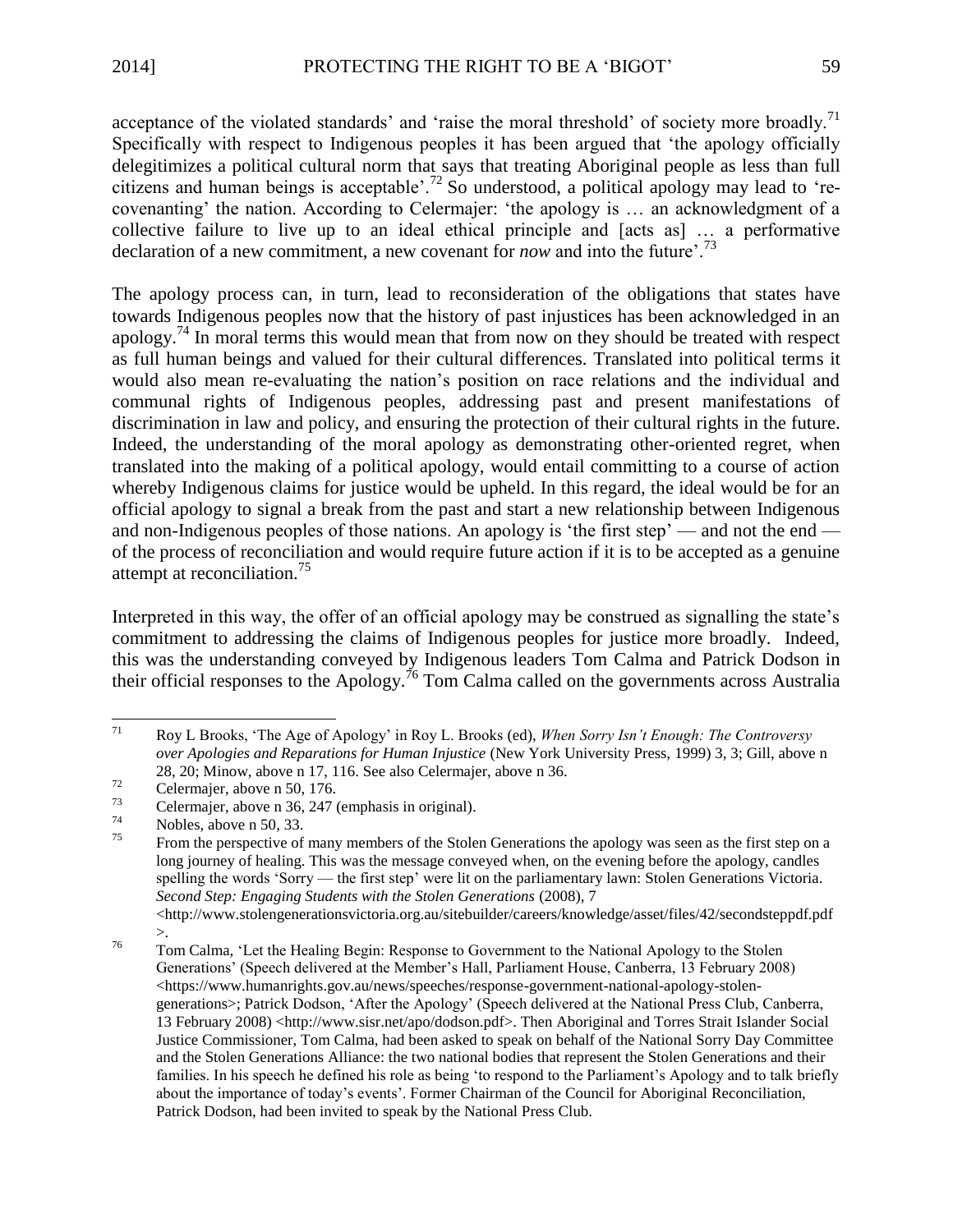to implement all of the remaining recommendations contained in the *Bringing Them Home*  Report ('*BTH'*)<sup>77</sup> and he called on the federal government to take the leadership role in developing a national process to make this happen.<sup>78</sup> More specifically, he called on government to commit 'to a partnership with Stolen Generations groups, … Link Ups and other service providers, with ongoing consultation and participation' <sup>79</sup> with a view to providing specific assistance tailored to the particular circumstances of those forcibly removed from their families.

In contrast, Dodson drew on the metaphor of turning 'a new page in Australia's history',  $80$  which Rudd had used to describe the Apology, as a way of re-imagining Australia 'as a different place'.<sup>81</sup> The new Australia he imagined would be:

[a] place where Aboriginal citizens no longer live in third world conditions. A place where our kids are safe. A place where community rights, of choice, consultation, participation and responsibility matter more than administrative procedures and public sector management guidelines.<sup>82</sup>

In order to make this imagined world a reality, Dodson called for the adoption of a more holistic approach in addressing the unfinished business in Australia which would provide better protection of citizenship and Indigenous-specific rights across a range of social, economic, political and legal areas.<sup>83</sup>

In support of their claims, both leaders drew on the power of the Apology in advancing reconciliation and the new beginning it implied. Both of them based the development of this 'new' relationship on a consultative and participatory model where Indigenous peoples would have a legitimate role in the development and administration of Indigenous policies in the future. In this respect, Calma drew on the way the Apology had come about in Australia as providing the model for future dealings between Indigenous peoples and the state. Significantly, in the final lead up to the Apology in Australia, extensive government consultation with Stolen Generations groups had taken place to ensure it was genuine, respectful and meaningful.<sup>84</sup> Calma identified these discussions as the first steps in the new partnership in working towards the implementation of the reforms as recommended in *BTH*. 85

Pat Dodson also interpreted the Apology as signalling a marked change in direction for relations in settler-colonised nations. His understanding of the Apology 'as an epic gesture on the part of

 $77\,$ <sup>77</sup> Human Rights and Equal Opportunity Commission, *Bringing Them Home: Report of the National Inquiry into the Separation of Aboriginal and Torres Strait Islander Children from their Families* (1997)  $\langle$ https://www.humanrights.gov.au/sites/default/files/content/pdf/social\_justice/bringing\_them\_home\_report.p df>.

 $\frac{78}{79}$  Calma, above n 76, 3–4.

 $\begin{array}{r} 79 \\ 80 \end{array}$  Ibid 4.

<sup>80</sup> Commonwealth, *Parliamentary Debates*, House of Representatives, 13 February 2008, 167 (Kevin Rudd, Prime Minister).

 $\frac{81}{82}$  Dodson, above n 76, 3–4.

 $\frac{82}{83}$  Ibid 4.

 $\begin{array}{cc}\n & \text{B3} \\
 & \text{B4}\n\end{array}$  Ibid 3–6.

<sup>84</sup> National Sorry Day Committee, *The Apology to Australia's Indigenous Peoples* (2014) <http://www.nsdc.org.au/events-info/the-apology-to-australias-indigenous-peoples>. Compare the account by Hugh Mackay, 'It's a Sorry State of Affairs When Forgiveness is Not the Main Objective' *The Sydney Morning Herald* (Sydney), 17 November 2009, 13.

 $85$  Calma, above n 76, 2.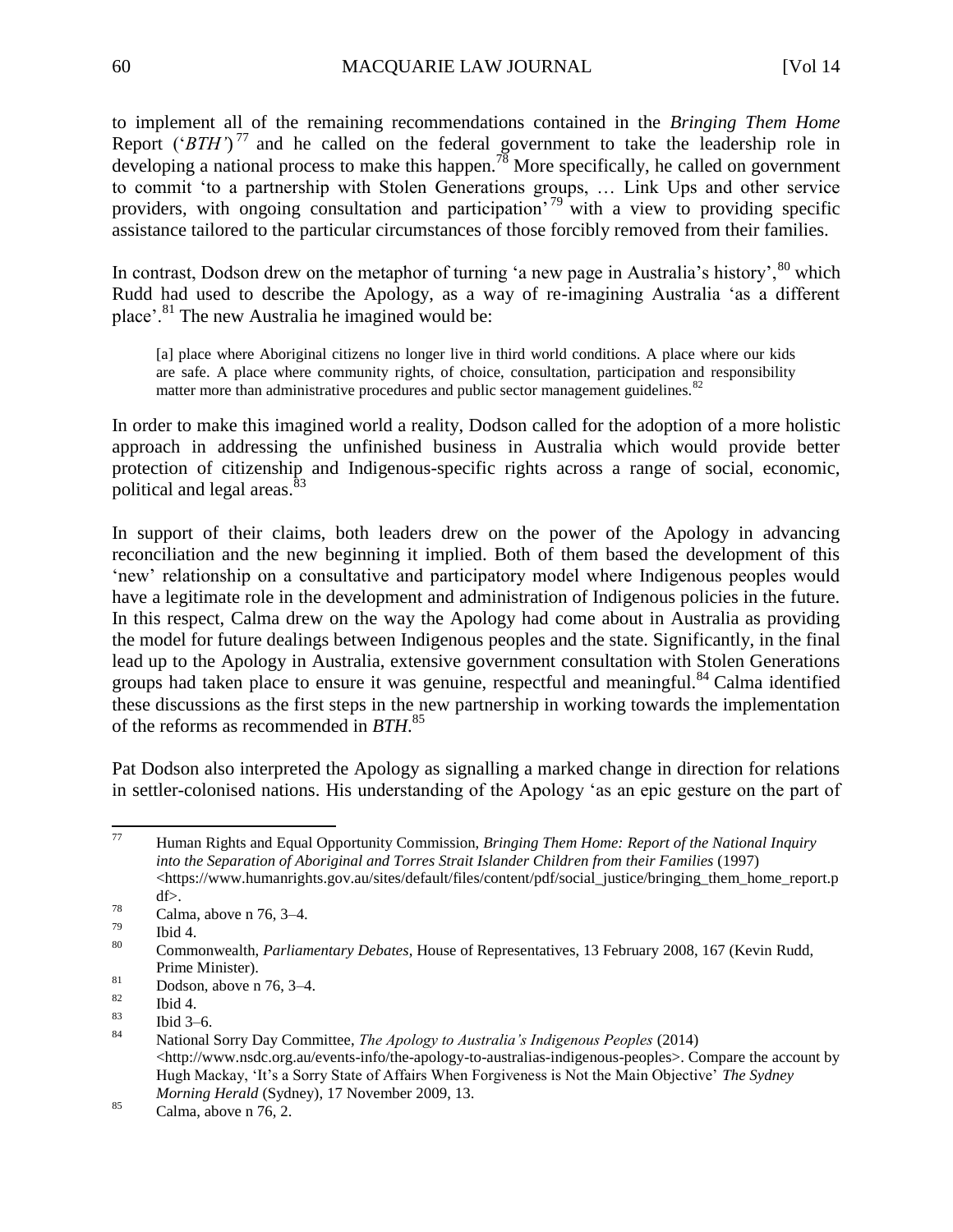the Australian settler state to find accommodation with the dispossessed and colonised', <sup>86</sup> translated into the need to develop 'public policy that recognises the fact that Indigenous society — which draws on thousands of years of cultural and religious connection to Australian lands has survived'.<sup>87</sup> In these respects he drew on the survival of Indigenous cultural traditions, evidence of broader national support for the recognition of Indigenous peoples in the Australian polity, and the Apology itself, as providing the impetus for change and support for the more farreaching reforms he wanted implemented. Indeed, he referred to the opening of Parliament by an historic Welcome to Country ceremony the previous day as evidence of how Australia's institutions, steeped in the Westminster tradition, can change:<sup>88</sup> 'I look forward to the Usher of the black rod one day carrying a woman's digging stick, a powerful symbol of sustenance and strength'.<sup>89</sup>

Though he acknowledged that a great deal of work would be needed to make the necessary changes a reality, he took the government's talk of building bridges of engagement and building a national consensus as opening the opportunity for dialogue between government and Indigenous peoples. In dialogue with each other, they would negotiate the terms of their evolving relationship: where the 'appalling historic relationship which is at the heart of today's apology' will, in time, be based on trust, transparency, and the highest principles of integrity.<sup>90</sup> In these respects he recognised the importance of Indigenous peoples working in partnership with government and the need for support from non-Indigenous Australians 'to address the legacy of our shared history, create pathways to reconstruct Indigenous communities and build a consensus for a lasting settlement between Indigenous people and the Australian nation state'.<sup>91</sup>

Notably, in outlining their respective reform agendas, neither Calma nor Dodson spoke in terms of the potential that the Apology could have in inspiring forgiveness. Indeed, in the context of political apologies like those made to Indigenous peoples for past injustices, the possibility of

Prime Minister, my grandchildren have handed you a gift, a message stick, a tangible symbol of today's ceremony. The message stick is a means of communication used by our peoples for thousands of years. They tell the story of our coming together. With this renewed hope, our pride and our strength is refreshed.

Quoted in Gay McAuley, 'The National Apology Three Years Later' (2011) 3 *Australian Studies*, 9  $\langle$ http://www.nla.gov.au/openpublish/index.php/australian-studies/article/viewPDFInterstitial/2101/2493>.

 $\frac{90}{91}$  Ibid 5.

<sup>86</sup>  $\frac{86}{87}$  Dodson, above n 76, 6.

 $rac{87}{88}$  Ibid.

<sup>88</sup> On the day before the delivery of the Apology, Matilda House Williams, Ngamberi-Ngunnawal Elder and a traditional custodian of the land on which the Australian Parliament House stands, addressed members of both Houses of Parliament in the Member's Hall in Parliament House as part of the Welcome to Country ceremony which marked the opening of the  $42<sup>nd</sup>$  sitting of Parliament in Australia. The Welcome to Country ceremony began when Matilda House, accompanied by her son and grandchildren entered the Member's Hall. The grandchildren handed a message stick to the Prime Minister and House delivered her speech to the members of both houses of parliament. The ceremony was accompanied by Aboriginal and Torres Strait Islander dancers and singers from around the country who were there to celebrate the occasion with the Ngamberi-Ngunnawal traditional owners. Notably, House's interpretation of the Welcome to Country ceremony on this occasion was consistent with the understanding of Calma and Dodson of the Apology as bringing Indigenous and non-Indigenous peoples together:

 $\frac{89}{90}$  Dodson, above n 76, 4.

Ibid 6.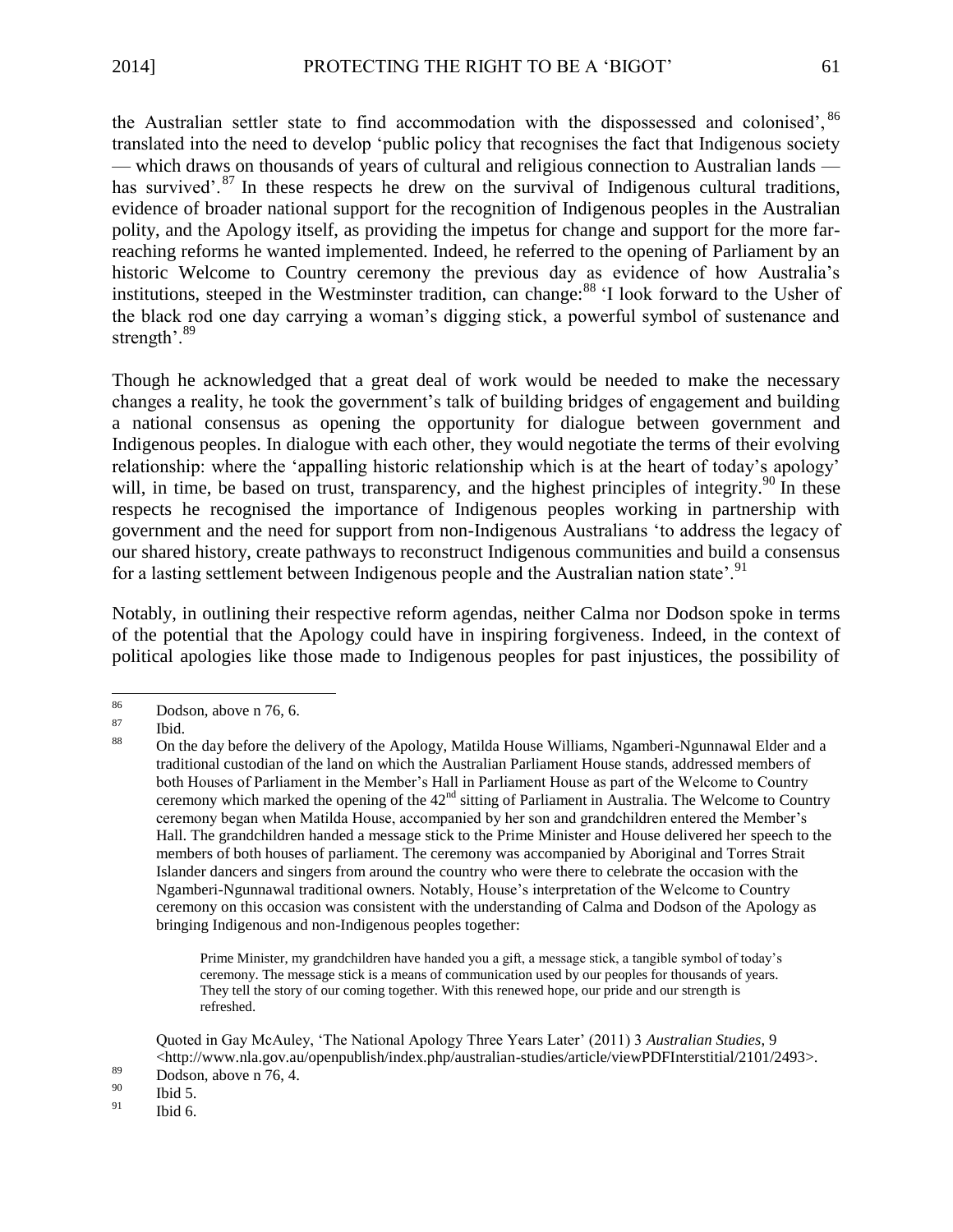forgiveness being granted has been questioned on various grounds.<sup>92</sup> The position, taken by some, is that forgiveness — if it is to be granted at all — can only be granted by those individuals who have suffered harm.<sup>93</sup> This understanding seems clearly apparent when Dodson addressed Stolen Generations survivors in his response: '[t]o the children of those who were removed I challenge you to find the courage to forgive but never to forget what was done to your families and to take from their stories the commitment and courage to prevail as proud Aboriginal people'.<sup>94</sup> Instead of forgiveness, both Calma and Dodson greeted the Apology with gratitude, particularly for the leadership that Rudd had showed in overcoming the challenges that had stood in the way of making it. Dodson expressed his appreciation for the Apology as a 'courageous and welcome step,'<sup>95</sup> while Calma expressed his gratitude to Rudd:

Prime Minister, can I thank you for your leadership on this issue. It is far more difficult to try and unite people than to divide them. Your efforts should be praised universally for attempting to create a bridge between the many diverse elements of our society.<sup>96</sup>

The sentiment was echoed by Indigenous peoples in the audience who expressed their gratitude by wearing T-shirts on the day which had the simple message 'Thanks' printed on them.<sup>9</sup>

However, the fact that the Apology was received with thanks and not forgiveness is politically significant. The granting of forgiveness could have been interpreted as signalling the end of the matter, which would have undermined claims for additional forms of redress in the future. The effectiveness of this apology (and arguably official apologies more generally) would not then depend on the expression of emotion — the sincerity of the apologiser and the granting of forgiveness by the apologisee — but would be measured by the maintenance of the promises implied in the apology and how they translate into concrete action in the future.<sup>98</sup> In this respect, reconciliation would not depend on the granting of forgiveness, but on the just resolution of past (and present) wrongs.

In summary, it is evident that, in theory at least, moral and official apologies share common traits. An apology understood as expressing other-oriented moral regret — as seeing the

Canada, *Parliamentary Debates*, Senate, 12 June 2008, 1505 (Mary Simon, President, Inuit Tapiriit Kanatami).

<sup>92</sup> Janna Thompson 'Is Apology a Sorry Affair? Derrida and the Moral Force of the Impossible' (2010) 41 *Philosophical Forum* 259, 266–7.

<sup>93</sup> Jacques Derrida, 'On Forgiveness' in *On Cosmopolitanism and Forgiveness* (Mark Dooley and Michael Hughes trans, Routledge, 2001) 27, 45; cf Trudy Govier, *Forgiveness and Revenge* (Routledge, 2002) 92–5.

 $\frac{94}{95}$  Dodson, above n 76, 3.

Ibid 2.

 $^{96}$  Calma, above n 76, 3.

Image can be found at <http://www.sbs.com.au/news/sites/sbs.com.au.news/files/Krudd\_apology\_131 114\_getty.JPG>.

<sup>&</sup>lt;sup>98</sup> This was clearly the position adopted by Inuit President, Mary Simon, in response to the Apology to Former Students of Indian Residential Schools in Canada. In a speech in the Senate on the day after that apology was made, Simon remarked:

The Prime Minister, on behalf of Canada and Canadians, also asked us for forgiveness. As individuals, we will all make our own choice in that regard. As leader of the organization representing the Inuit of Canada, I believe that real and lasting forgiveness must be earned. It will only be forthcoming when it is clear that government is willing to act.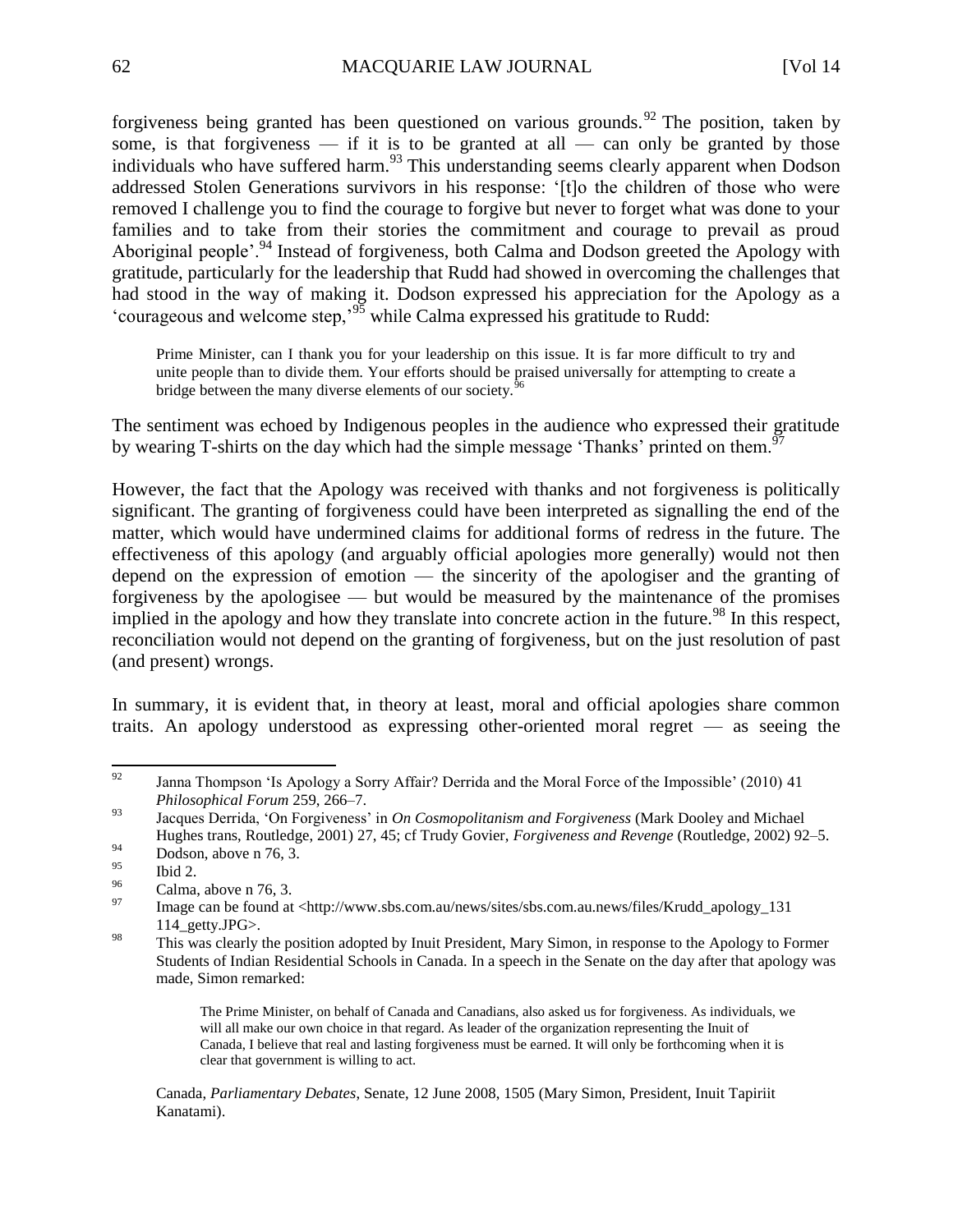wrongdoing and the harm that it has caused through the eyes of the victims — would necessitate that the apologising state accept responsibility for harm done and respond in ways that are consistent with victim demands. But, in contrast to a moral apology, an official apology has distinct political functions with potentially far-reaching consequences for the nation and its peoples. Ultimately, if a moral apology aims to (re)unite the parties on the basis of 'moral equality', a state apology to Indigenous peoples would initiate a process that would advance their social, economic, political and legal equality. In this respect, the endpoint of an apology to Indigenous peoples is not usually cast in terms of forgiveness. Instead the fate of an apology, and the process of reconciliation more broadly, would depend on the measures of reform and forbearance implemented in the future to meet the demands of Indigenous peoples for justice.

# III THE RIGHT TO BE A 'BIGOT' AND THE FAILURE OF THE APOLOGY TO LIMIT THAT RIGHT

However, words alone can only do so much and whether an apology could accomplish more and initiate concrete legal and political reforms aimed at advancing Indigenous claims for justice remains to be seen. Consider, for instance, Attorney-General George Brandis' defence of the proposed amendments to the *RDA*, claiming that '[p]eople have a right to be bigots'.<sup>99</sup> No one seemed to have considered the Apology as reason enough to refute this claim. This suggests that there has not been a general acceptance of the understanding of the Apology as 're-covenanting the nation' in Australia, if that phrase is to mean that an apology to Indigenous peoples signals the making of commitments to ending racism and embracing the values of equality and freedom from discrimination.

As a Minister of the Liberal-National Coalition government, Brandis' remark can be explained by his commitment to traditional liberal democratic rights: to protect free speech even when the speech is 'offensive, insulting or bigoted'.  $100$  His approach may be understood in moral philosophical terms as aiming to protect the 'moral right to do wrong'. Support for this right can be found in the liberal tradition that places utmost importance on the protection of individual rights. The right to do wrong is said to protect individual autonomy and choice. In the exercise of this right a person has a choice to do right or wrong and that choice should be protected from the interference of others.<sup>101</sup> However, even liberals accept that this right does not extend to all wrongs. It definitely would not extend to the commission of 'particularly egregious wrongs'.<sup>102</sup>

According to Brandis, the amendments to the *RDA* were defensible because they aimed to get rid of a provision that made it illegal to 'hurt the feelings of others'.<sup>103</sup> So understood, the scope of s18C went too far in curbing attitudes that should be allowed to be freely exchanged in public. Brandis' basic argument was that the law was an illegitimate interference with the right to free

<sup>99</sup> <sup>99</sup> Commonwealth, *Parliamentary Debates*, Senate, 24 March 2014, 1797 (George Brandis, Attorney-General).

 $\begin{array}{cc}\n 100 \\
 101\n \end{array}$  Ibid.

<sup>101</sup> See generally, Jeremy Waldron, 'A Right to Do Wrong' (1981) 92 *Ethics* 21, 29.

<sup>102</sup> Orj J Herstein, 'Defending the Right to Do Wrong' (2012) 31 *Law and Philosophy* 343, 347. <sup>103</sup> Emma Griffiths, 'Racial Discrimination Act Amendment: Federal Government Leaves Open Possibility of Altering Proposed Changes', *ABC News* (online), 26 March 2014 <http://www.abc.net.au/news/2014-03- 25/racial-discrimination-act-changes-george-brandis/5343464>. See also, 'Australians have Right to Offend: Brandis' *News.com.au* (online), 24 March 2014 <http://www.news.com.au/national/breakingnews/australians-have-right-to-offend-brandis/story-e6frfku9-1226863467096>.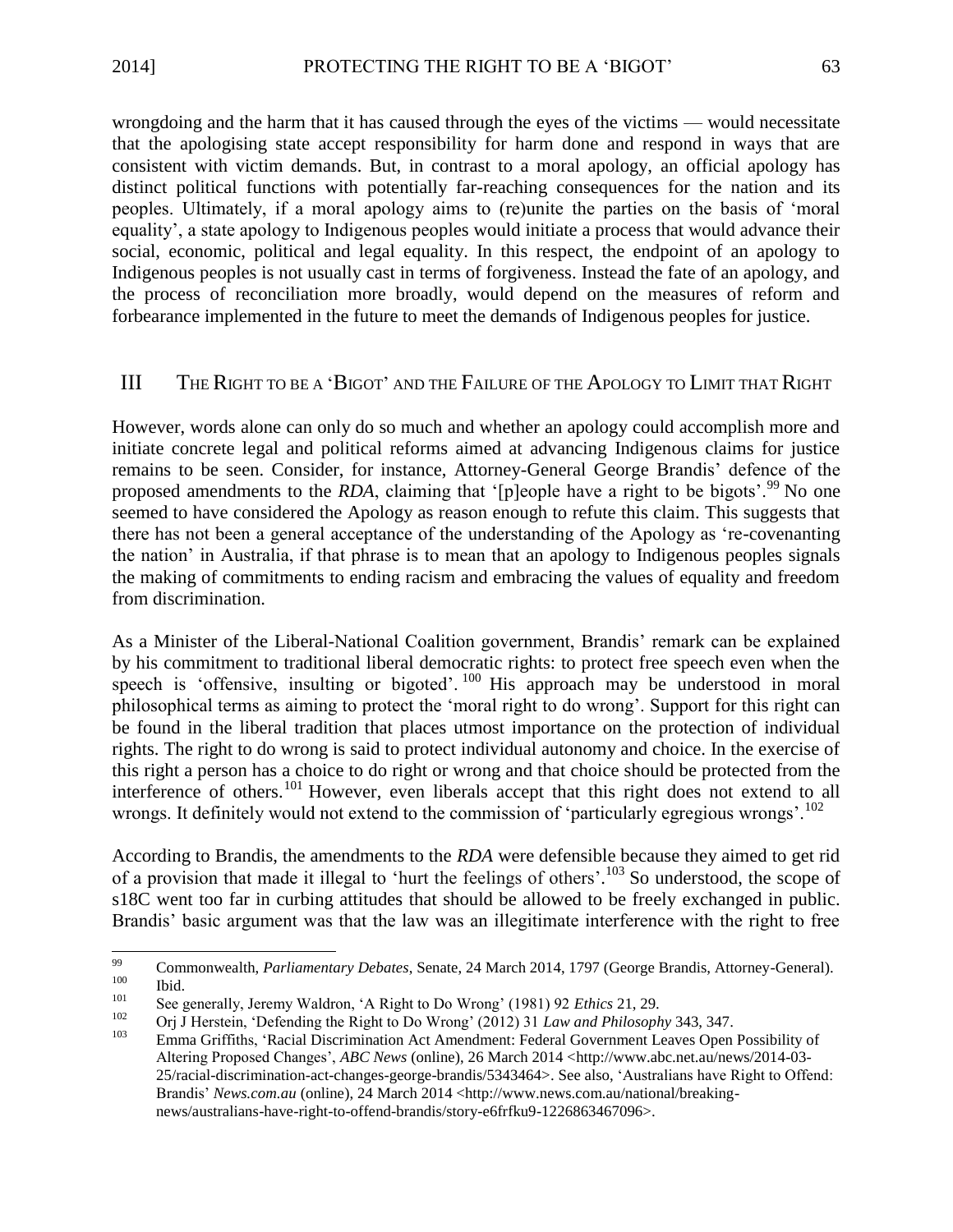speech to insult others — a right that from a liberal perspective falls within the ambit of the right to do wrong.<sup>104</sup> In this regard, Brandis downplayed what was at stake in changing the law — the protection of individuals and groups from actions that are done because of their 'race, colour or national or ethnic origin'. Members of the Australian community who have been exposed to racism in the past would know all too well that the expression of racist attitudes can cause more than 'hurt feelings'. Indeed, an important lesson that can be learned from the experience of Indigenous peoples in Australia is how the denigration of their Aboriginality has contributed negatively to their sense of identity, leaving them with feelings of shame and cultural alienation and making it difficult for them to assert their identities as Aboriginal peoples.<sup>105</sup> The same sort of negative attitudes about Indigenous peoples underpinned the laws and policies that Rudd was presumably apologising for in 2008.

But when Brandis declared our 'right to bigots' he was evidently unaware that for many in Australia the expression of racist attitudes is a particularly egregious wrong and is not something worth protecting. Indeed, he had previously disparaged anyone who held this view. <sup>106</sup> His approach, grounded in traditional liberal ideology, assumed the existence of an equal playing field in society in which everyone can exercise their right to free speech equally. From Brandis' point of view, we are all equally capable of expressing our bigoted views (racist or otherwise) in the free market of ideas. However, this understanding does not account for disparity in power that exists in society that laws like the *RDA* are seeking to address. It is particularly blind to the practical effects the amendments would have had in preserving and protecting the interests of the privileged elite (like Andrew Bolt) who have the power and resources to access a range of media to transmit their racist views, while those targeted by the speech would not have the equivalent means to respond.<sup>107</sup>

In any event, Brandis' conservative approach in this instance was not surprising. In putting the amendments forward, Brandis was attempting to fulfil an election promise to repeal the so-called 'Bolt laws'. Though Brandis claimed that the move was aimed at protecting free speech, the proposed change to the law would have undermined the protection offered to racial minorities by Australian law. In this respect, the promise to change the law can be added to a long list of recent examples that demonstrate the Liberal Party's poor track record when it comes to recognising and protecting the rights of minorities. One need not look any further than Liberal Party policies on Indigenous issues — the amendments to the *Native Title Act 1993* (Cth) in 1998, the abolition of ATSIC in 2004–05, the introduction of the Northern Territory Intervention, the vote against the *Declaration on the Rights of Indigenous Peoples*<sup>108</sup> in 2007, and the refusal to apologise to Indigenous peoples throughout John Howard's term as Prime Minister — to gain an insight into

<sup>104</sup>  $104$  Herstein, above n 102, 344.

This has been well-documented with respect to the Stolen Generations. See Human Rights and Equal Opportunity Commission, above n 77, ch 11. Indeed, the articles by Andrew Bolt where he disparaged 'fairskinned' Indigenous peoples also illuminate these issues well.

<sup>106</sup> George Brandis, 'In Defence of Freedom of Speech' (2012) 56(10) *Quadrant* 21.

<sup>107</sup> Andrew Lynch, 'Brandis, Bigotry and Balancing Free Speech', *The Age* (Melbourne), 26 March 2014, 20.<br>108 Declaration on the Bights of Indiagnous Beaples, GA Bes 61/205, UN GAOB, 61<sup>st</sup> geas, 107<sup>th</sup> plan mts. Ul

Declaration on the Rights of Indigenous Peoples, GA Res 61/295, UN GAOR, 61<sup>st</sup> sess, 107<sup>th</sup> plen mtg, UN Doc A/RES/61/295 (13 September 2007).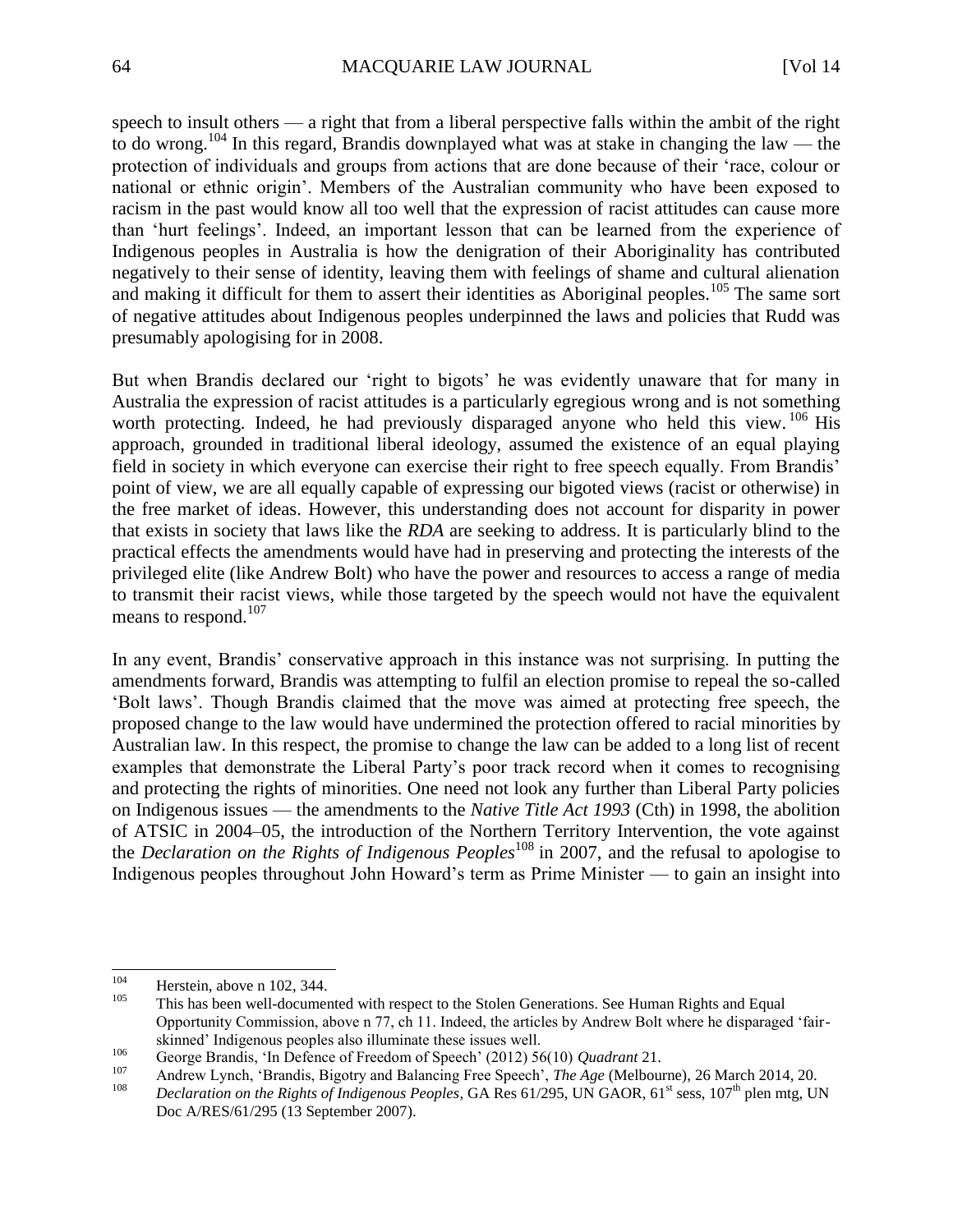the Liberal Party's poor track record in recognising and upholding the rights of Indigenous peoples in recent years.<sup>109</sup>

But what is harder to explain is why those who were opposed to the proposed changes to the *RDA*, and had a better understanding of what was at stake in changing the law, did not respond to Brandis' announcement we have 'a right to be bigots' by citing the Apology and what it says about Australian values and the Australian national identity. As a source for the articulation of national values and aspirations, the Apology could serve as a symbol of Australia's commitment to the values of equality and freedom from discrimination. After the Apology, it could be argued that we do not have a right to be bigoted. Indeed, in the Apology itself Rudd reaffirmed 'a core value of our nation — and that value is a fair go for all  $110^\circ$  To the extent that 'a fair go' has become the catch cry for the promotion of the rights of minorities and disadvantaged groups, $111$ there is scope for the Apology to be given a similar meaning. However, the fact that no one really articulated this claim in response to the proposed *RDA* amendments may point to the limitations of the Apology itself.

To begin, it could be argued that the Apology was irrelevant to the proposed changes to the *RDA* because the amendments would not only have affected Indigenous peoples but peoples of all racial and cultural backgrounds. The Apology was offered to Australia's Indigenous peoples and not to the many other cultural minority groups that have experienced racial discrimination throughout Australia's history. For instance, in 2011 members of the Chinese community in Australia called on the former Gillard government to apologise for institutionalised race discrimination experienced by the Chinese that had spanned more than 100 years from the time of the gold rush in the  $19<sup>th</sup>$  century to the end of the White Australia policy in the  $20<sup>th</sup>$  century.<sup>112</sup> However, their calls for an apology have fallen on deaf ears. An apology addressed to Australia's Indigenous peoples does not answer the calls of other oppressed racial minorities for acknowledgment of the harms they have suffered in the past. In that regard, the proposed amendments to the *RDA* may have been better understood as offending the principles of multiculturalism. If enacted, they could have had practical consequences for minority groups by undermining their ability to effectively engage in the political life of the nation.<sup>113</sup>

<sup>109</sup> Though Indigenous peoples' views on these issues are diverse, especially with respect to the abolition of ATSIC and the Northern Territory Intervention, the Liberal-Coalition government's response to these issues have been far-removed from any attempt at upholding Indigenous peoples' rights. ATSIC had been an attempt (albeit a failed one) at implementing Indigenous self-determination, but its abolition by the Liberal-Coalition government did not result in strengthening Indigenous self-determination, but in its outright rejection and the introduction of mainstreaming in the delivery of services for Indigenous peoples. The Northern Territory Intervention also garnered a mixed response from Indigenous peoples, however, these reactions do not detract from the general criticism of the Intervention by Indigenous peoples that it was implemented in violation of their human rights: see Northern Territory Emergency Response Review Board, Department of Families, Housing, Community Services and Indigenous Affairs (Cth), *Northern Territory Emergency Response: Report of the NTER Review Board* (October 2008) 8.

<sup>110</sup> Commonwealth, *Parliamentary Debates*, House of Representatives, 13 February 2008, 169 (Kevin Rudd, Prime Minister).

<sup>111</sup> Joanna Shulman, 'A "Fair Go" for All', (2013) 38 *Alternative Law Journal* 2, 2.

<sup>&</sup>lt;sup>112</sup> Esther Han, 'Chinese Australians Call for an Apology', *The Sydney Morning Herald*, 30 June 2011, 3.

<sup>113</sup> Online Hate Prevention Institute, *Proposed Changes to Racial Discrimination Act's S18C re 'Insult' &*  '*Offend'* (9 November 2013) <http://ohpi.org.au/australia-potentially-on-dangerous-path-to-undercutdemocracy/>.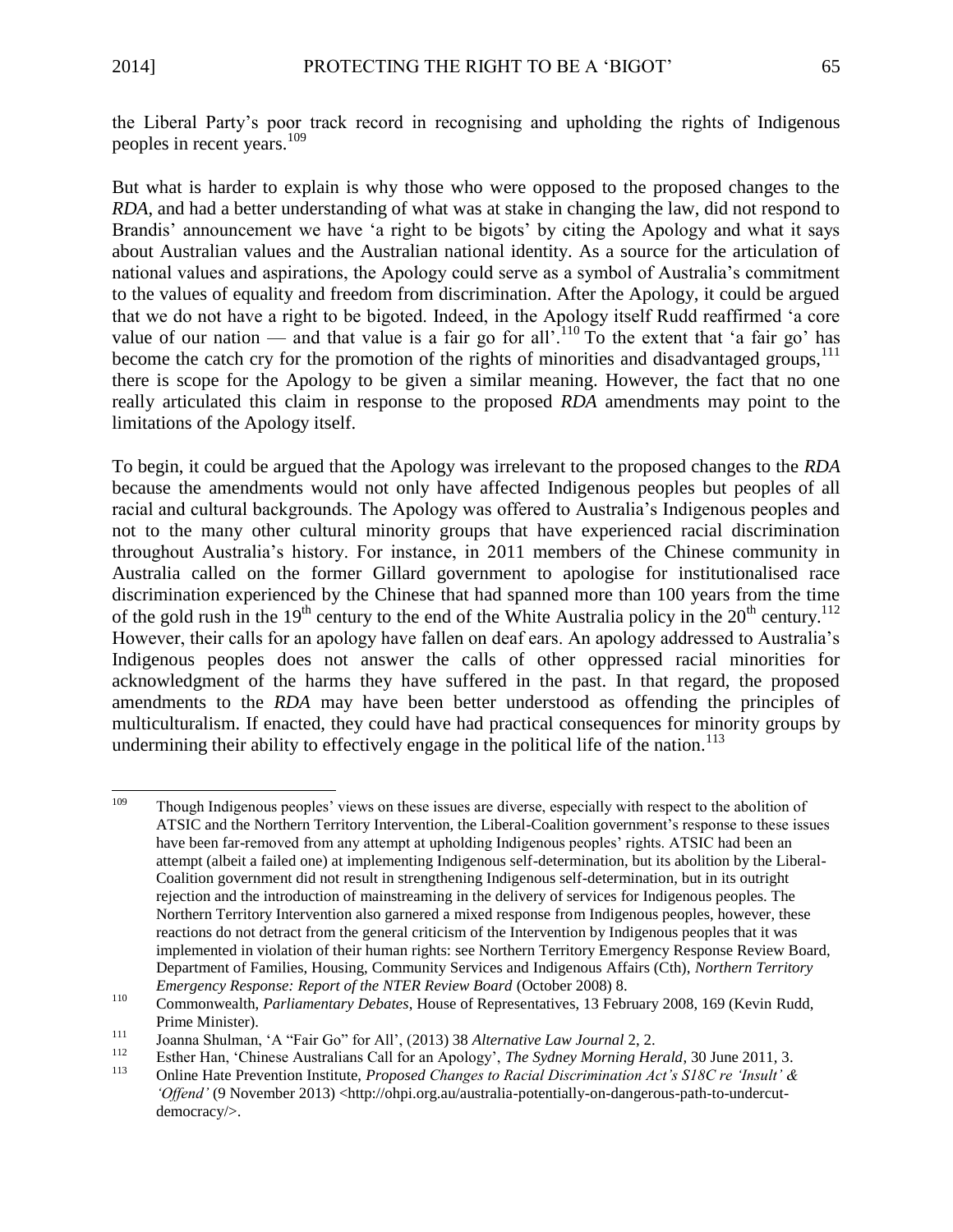Nevertheless, insofar as the motivation behind the proposed amendments to the *RDA* was the Bolt Case, <sup>114</sup> which involved a number of Indigenous claimants, it could be argued that Indigenous peoples were the main target group of the changes. If enacted, the proposed changes could have made publications like those by Bolt lawful, potentially putting any future acts of public denigration of Indigenous peoples beyond the reach of legal redress. In this context then, the Apology could serve as a reminder of Australia's commitment to end racism against Indigenous peoples. Even so, the main issues for Indigenous peoples that arose from the proposed changes were not framed as contradicting the promises made in the Apology. Instead, the amendments were criticised in broad terms: Patrick Dodson claimed the proposed amendments would undermine reconciliation in Australia and Noel Pearson warned the government that the changes would 'embolden bigots'.<sup>115</sup> More specifically, the government was criticised for putting itself in a difficult and contradictory position with respect to the support it had shown for the *RDA* amendments while also supporting constitutional reforms aimed at the recognition of Indigenous peoples.<sup>116</sup> At one point, even the head of the Prime Minister's Indigenous Advisory Council, Warren Mundine, 'warned that the debate over race hate laws could derail the push for constitutional recognition of indigenous Australians'.<sup>117</sup> Nevertheless, while the amendments to the *RDA* have been construed as incompatible with the movement for constitutional recognition of Indigenous peoples, no similar claim has been made with respect to the amendments and the Apology. This is in spite of the fact that Rudd had foreshadowed constitutional recognition when he delivered the Apology.<sup>118</sup>

Thus, while the discussion in the previous section seemed to indicate the potential for an apology to Indigenous peoples to serve as a symbol of Australia's commitment to bring discrimination against Indigenous peoples to an end, this potential is yet to be realised. One can only speculate as to why this is so.

Ambiguity in the understanding of the functions of official apologies may provide one explanation. The understanding of official apologies as functioning primarily to 'put things on a public record' could mean that some might only consider their importance in terms of the contribution they can make to correct the historical record. Indeed, for strong supporters, the Apology may have seemed most significant because of the contribution it made to the resolution of contested issues that existed at the time it was delivered. In that regard, it is notable that, although the Apology was given the title 'Apology to Australia's Indigenous Peoples' and begins by honouring 'the Indigenous peoples of this land, the oldest continuing cultures in human

<sup>114</sup>  $^{114}$  (2011) 284 ALR 114.

<sup>115</sup> Dan Harrison, '"Father of Reconciliation" Patrick Dodson Urges George Brandis Not to Change Race-Hate Laws', *The Sydney Morning Herald* (online), 28 May 2014 <http://www.smh.com.au/federalpolitics/political-news/father-of-reconciliation-patrick-dodson-urges-george-brandis-not-to-change-racehatelaws-20140528-393do.html>.

<sup>116</sup> AAP, 'Indigenous Recognition a Crusade: Tony Abbott' *The Australian* (online), 26 January 2014 <http://www.theaustralian.com.au/in-depth/australia-day/indigenous-recognition-a-crusade-tonyabbott/story-fnl4gv3e-1226810719979?nk=e253cc448b6cb03bebb011a972b84363>.

<sup>117</sup> Heath Ashton and Michael Gordon, 'Community Groups Reject Brandis Race Hate Reform', *The Sydney Morning Herald* (online), 14 May 2014 <http://www.smh.com.au/federal-politics/political-news/communitygroups-reject-brandis-race-hate-reform-20140514-zrcro.html>.

<sup>118</sup> Commonwealth, *Parliamentary Debates*, House of Representatives, 13 February 2008, 170 (Kevin Rudd, Prime Minister).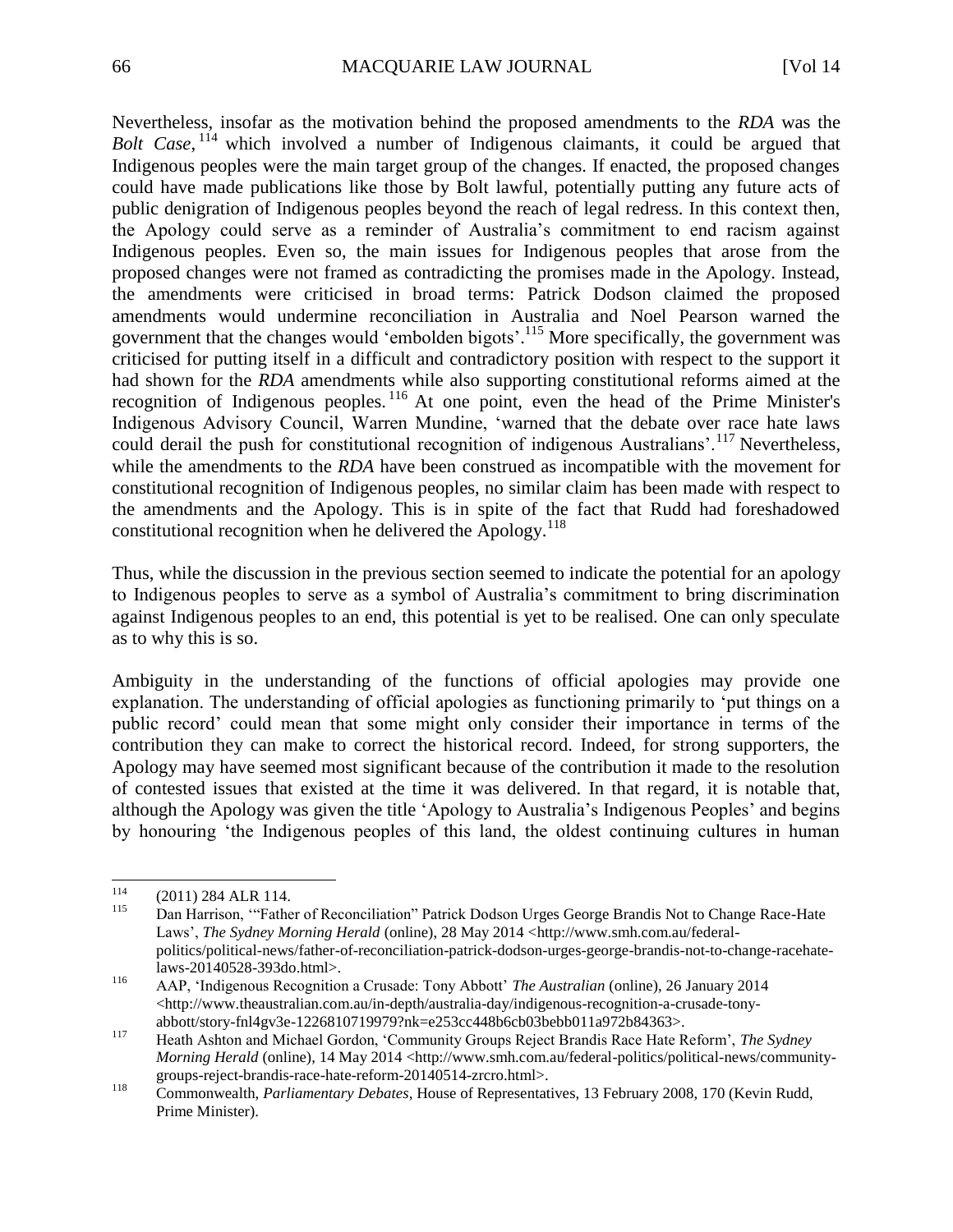history',<sup>119</sup> it is specifically addressed to members of the Stolen Generations, 'in particular on the mistreatment of those who were Stolen Generations — this blemished chapter in our nation's history'.<sup>120</sup> In specifically addressing the Stolen Generations, Rudd declared:

We apologise especially for the removal of Aboriginal and Torres Strait Islander children from their families, their communities and their country.

For the pain, suffering and hurt of these Stolen Generations, their descendants and for their families left behind, we say sorry.

To the mothers and the fathers, the brothers and the sisters, for the breaking up of families and communities, we say sorry.

And for the indignity and degradation thus inflicted on a proud people and a proud culture, we say sorry.<sup>121</sup>

Considering the background to the Apology, its specific references to the injustices experienced by the Stolen Generations seem inevitable. An apology to the Stolen Generations had been one of the 54 recommendations made in *BTH*. <sup>122</sup> Of these, the recommendation for an apology had generated the most interest and debate among those who supported the idea of an apology, and those who did not. Though many Australians supported the Apology (and Rudd noted in the speech itself that he was fulfilling an election promise in making the Apology that day),<sup>123</sup> it was also true that there were others — particularly political conservatives — who were opposed to it. As noted above, former Prime Minister John Howard had been adamant in his refusal to apologise. Though Howard eventually expressed regret about the disadvantage that exists in Indigenous communities, he vehemently opposed the idea that there was anything in Australia's past treatment of Indigenous peoples for present generations of Australians to feel guilty or ashamed about. $124$ 

Considering the heated debate over a national apology which lasted for more than a decade after the release of *BTH*, the Apology gives the appearance of being a great achievement. As an apology addressed to the Stolen Generations its significance lies in the Australian government finally accepting responsibility for the negative impact that the policy of forcibly removing Indigenous children has had, not only on those who were directly affected by the policy, but also on entire Indigenous families and their communities across Australia. In offering an apology to the Stolen Generations, Rudd effectively presented a version of the historical record which conveyed a strong message to his audience that the state's former support of a regime of forcibly removing Indigenous children from their families was wrong. But, in the context of its immediate history, the Apology was particularly significant because of the way Rudd finally said 'sorry' without any qualifications or excuses. When compared to Howard's staunch opposition to

<sup>119</sup>  $\frac{119}{120}$  Ibid 167.

 $\frac{120}{121}$  Ibid.

 $\frac{121}{122}$  Ibid.

<sup>&</sup>lt;sup>122</sup> Human Rights and Equal Opportunity Commission, above n 77, 284–93.

<sup>123</sup> Commonwealth, *Parliamentary Debates*, House of Representatives, 13 February 2008, 167 (Kevin Rudd, Prime Minister).

<sup>124</sup> See especially Commonwealth, *Parliamentary Debates*, House of Representatives, 26 August 1999, 9205–9 (John Howard, Prime Minister).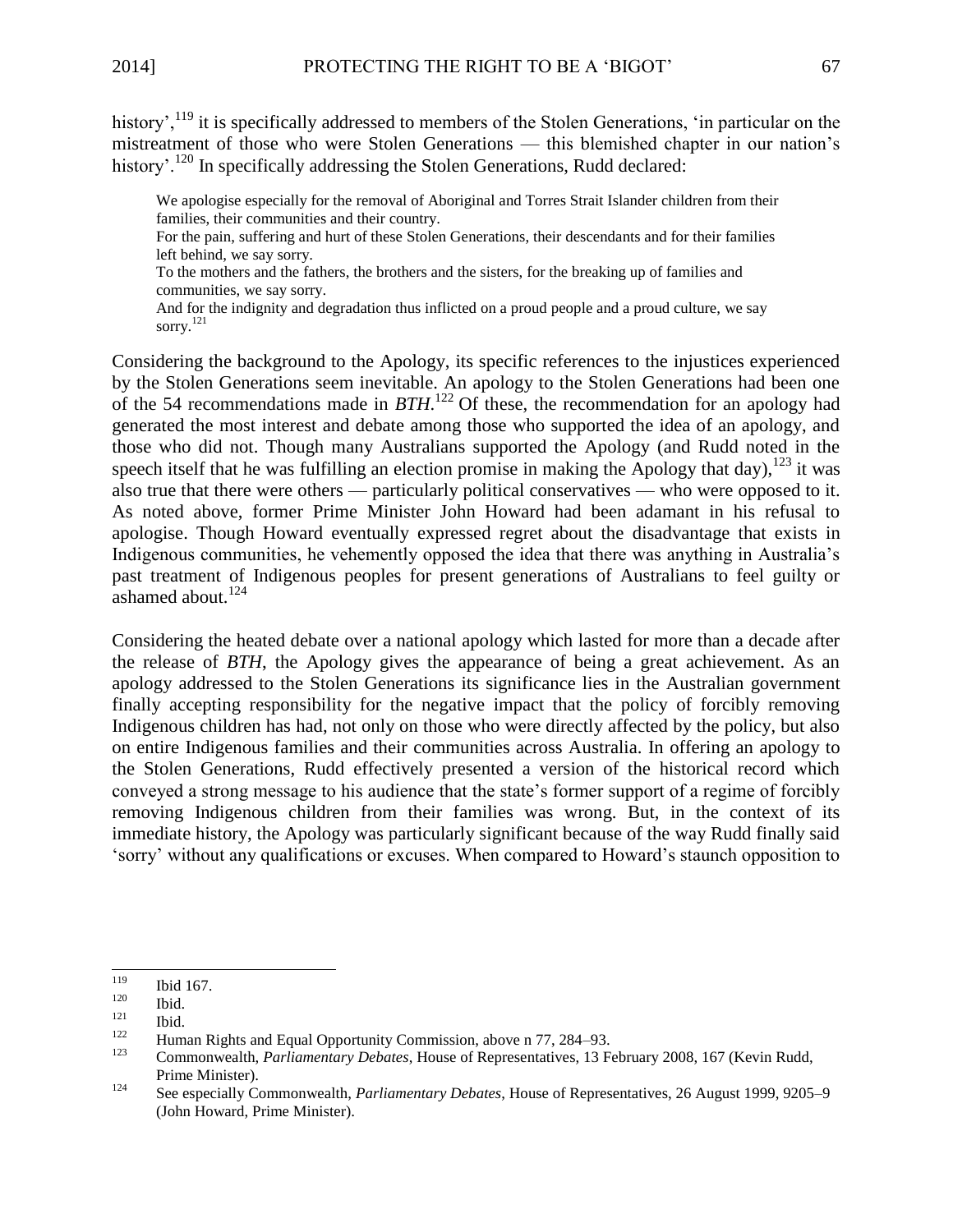an apology, Rudd's unequivocal statement 'we say sorry'<sup>125</sup> in the Apology would have satisfied many supporters that justice had been done.<sup>126</sup>

Nevertheless, as the discussion above revealed, it is generally accepted that there should be more to an apology than saying 'sorry' in addressing victim demands for justice. An official apology provides the opportunity to reaffirm the values underpinning the nation and re-evaluate the obligations owed to those to whom the apology is addressed. In that regard, in order for the Apology to stand as a symbol of Australia's commitment to the values of equality and freedom from discrimination, there would need to be a clear statement to that effect in the Apology. Condemnation of the erroneous racist assumptions underpinning the laws and policies that supported the forced removal of Indigenous children and a commitment to the elimination of racial discrimination against Indigenous peoples in the future could assist in conveying this message in the Apology. However, a textual reading of the Apology reveals an ambiguous understanding of the harms suffered by Indigenous peoples and of the norms those harms infringed.

The first difficulty is the limited way Rudd framed the harms suffered by Indigenous peoples, primarily focusing on the harms suffered by the Stolen Generations as though these injustices are the only ones requiring acknowledgment in an apology for the advancement of reconciliation in Australia. But even with respect to the Stolen Generations, Rudd confined their losses to the impacts on their familial ties and the personal effects of these losses: 'the hurt, the pain and suffering  $\ldots$  the indignity, the degradation and the humiliation these laws embodied'. <sup>127</sup> By framing their harms in these terms, Rudd avoided mentioning the more serious social and economic costs of the practice of removing Indigenous children: the malnourishment, maltreatment, emotional, sexual and physical abuse and labour exploitation that the children were often exposed to while in institutional care. The abuse and neglect had a cyclical effect: the impact on one generation would be felt on the next as those traumatised by their experiences have often been unable to cope with adult responsibilities such as looking after their own children. Poor health and a lack of both education and employment opportunities have exacerbated these problems.<sup>128</sup>

Furthermore, Rudd's attempt at establishing a shared understanding of the wrongdoing by emotively describing 'the sheer brutality of the act of physically separating a mother from her

<sup>125</sup> <sup>125</sup> Commonwealth, *Parliamentary Debates*, House of Representatives, 13 February 2008, 167 (Kevin Rudd, Prime Minister).

 $126$  Indeed, it could be argued that Howard's refusal to apologise was seen as unjust by non-Indigenous supporters, not only because it was a refusal to acknowledge that the past treatment of Indigenous peoples was wrong, but more pertinently, because his refusal brought shame on the entire nation. As Sara Ahmed has claimed: 'what makes the injustice unjust' is 'not only a sense that "past actions and omissions" have been unjust, but also … that it has taken the pride away; *it has deprived white Australia of its ability to declare its pride in itself to others*'.

Sara Ahmed, *The Cultural Politics of Emotion* (Edinburgh University Press, 2004) 112 (emphasis in original).

<sup>127</sup> Commonwealth, *Parliamentary Debates*, House of Representatives, 13 February 2008, 169 (Kevin Rudd, Prime Minister).

<sup>&</sup>lt;sup>128</sup> Human Rights and Equal Opportunity Commission, above n 77, ch 11.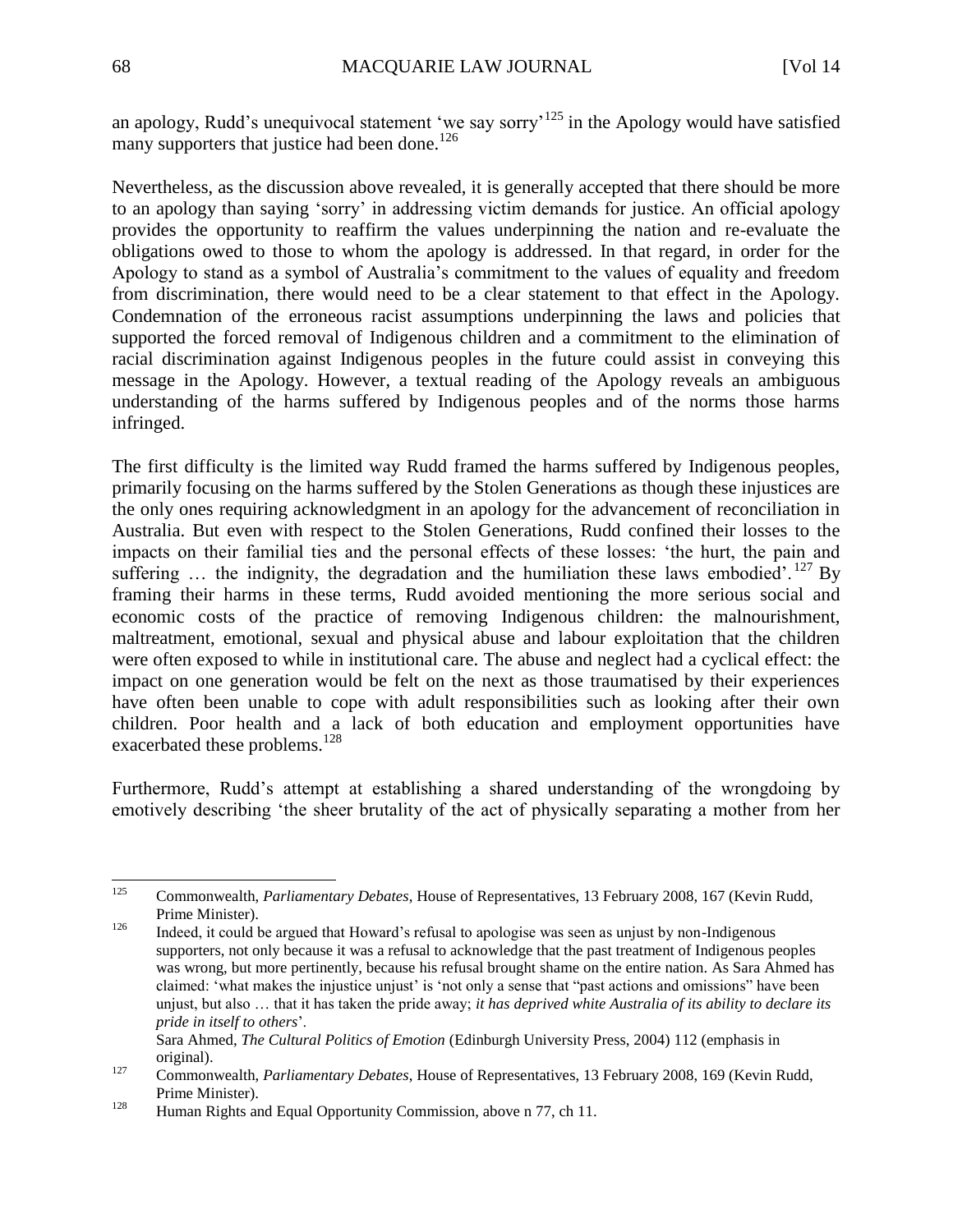children [as] a deep assault on our senses and on our most elemental humanity', <sup>129</sup> did not sufficiently account for the cultural costs of the removal of children for those Indigenous peoples affected by the policy. The practice of removing children from their families did not only deny these children the love, happiness and support of a stable family life. The practice of removing children often made it impossible for cultural knowledge to be transmitted from one generation to the next. The children were often removed to hostile environments where they were denied knowledge of their Aboriginality or were denigrated because of it.<sup>130</sup> Indeed, the original intention behind the policy of 'dealing' with the 'Aboriginal problem' was for white Australia to witness the eventual demise of the Aboriginal *race* in Australia. The widely held view was that the Aboriginal race would eventually die out. The removal of Aboriginal children of mixed parentage from their families was to facilitate their assimilation into the white race. In this respect, the removal of Indigenous children was intended not only to break down their connections to their wider familial structures: in breaking down their family ties their culture their 'native characteristics' as Cecil Cook put it (quoted by Rudd) — would also be eradicated forever.<sup>131</sup> Viewed in this way, the system of removing the children did not only deny Indigenous children the love of their mothers: it was part of a broader process of assimilation, grounded in racist assumptions about the inferiority of Indigenous culture, and focused on the complete elimination of the Indigenous Other.

However, Rudd never explicitly referred to the policy of removing Indigenous children as 'assimilation' or condemned it as genocide.<sup>132</sup> In this respect he appeared, at most, prepared to

<sup>131</sup> Commonwealth, *Parliamentary Debates*, House of Representatives, 13 February 2008, 168 (Kevin Rudd, Prime Minister). See also, Commonwealth of Australia, *Aboriginal Welfare: Initial Conference of Commonwealth and State Aboriginal Authorities*, Canberra, 21–23 April, 1937, 11 <http://www.aiatsis.gov.au/\_files/archive/referendum/20663.pdf>. On that occasion A O Neville, Commissioner of Native Affairs, Western Australia, remarked (at 11):

> Are we going to have a population of 1,000,000 blacks in the Commonwealth, or are we going to merge them into our white community and eventually forget that there ever were any aborigines in Australia?

<sup>132</sup> The question of genocide has been highly contested in Australia. The Human Rights and Equal Opportunity Commission found that the removal of Indigenous children was in violation of human rights instruments to which Australia is a party which included the human rights conventions on racial discrimination and genocide (*International Convention on the Elimination of All Forms of Racial Discrimination*, opened for signature 7 March 1966, 660 UNTS 195 (entered into force 4 January 1969); *Convention on the Prevention and Punishment of the Crime of Genocide*, opened for signature 9 December 1948, 78 UNTS 277 (entered into force 12 January 1951)). For findings of Australia's breaches of international human rights standards see Human Rights and Equal Opportunity Commission, above n 77, 266–75. However, neither major Australian political party has accepted the claim of genocide made with respect to its Indigenous peoples. During its term, the Howard government rejected the Human Rights and Equal Opportunity Commission finding of genocide outright: see John Herron, Minister for Aboriginal and Torres Strait Islander Affairs, Submission No 36 to Senate Legal and Constitutional References Committee, *Inquiry into the Stolen Generations*, March 2000, 29–32. The Rudd government also rejected the claim of genocide. When asked why he had not used the word 'genocide' in the Apology, Rudd replied that genocide 'has a specific definition in international law and I don't believe [it] is either appropriate or helpful in describing the event[s] as they occurred or … in taking the country forward': Australian Broadcasting Corporation, 'Tony Jones Talks to Prime Minister Kevin Rudd', *Lateline*, 14 February 2008 (Kevin Rudd) <http://www.abc.net.au/lateline/content/200 7/s2163296.htm>. In *Kruger v Commonwealth* (1997) 190 CLR 1 the High Court's also rejected the

<sup>129</sup> <sup>129</sup> Commonwealth, *Parliamentary Debates*, House of Representatives, 13 February 2008, 168 (Kevin Rudd, Prime Minister).

<sup>&</sup>lt;sup>130</sup> Human Rights and Equal Opportunity Commission, above n 77, ch 11.<br><sup>131</sup> Commonwealth *Parliamentary Debates*, House of Popposentatives 13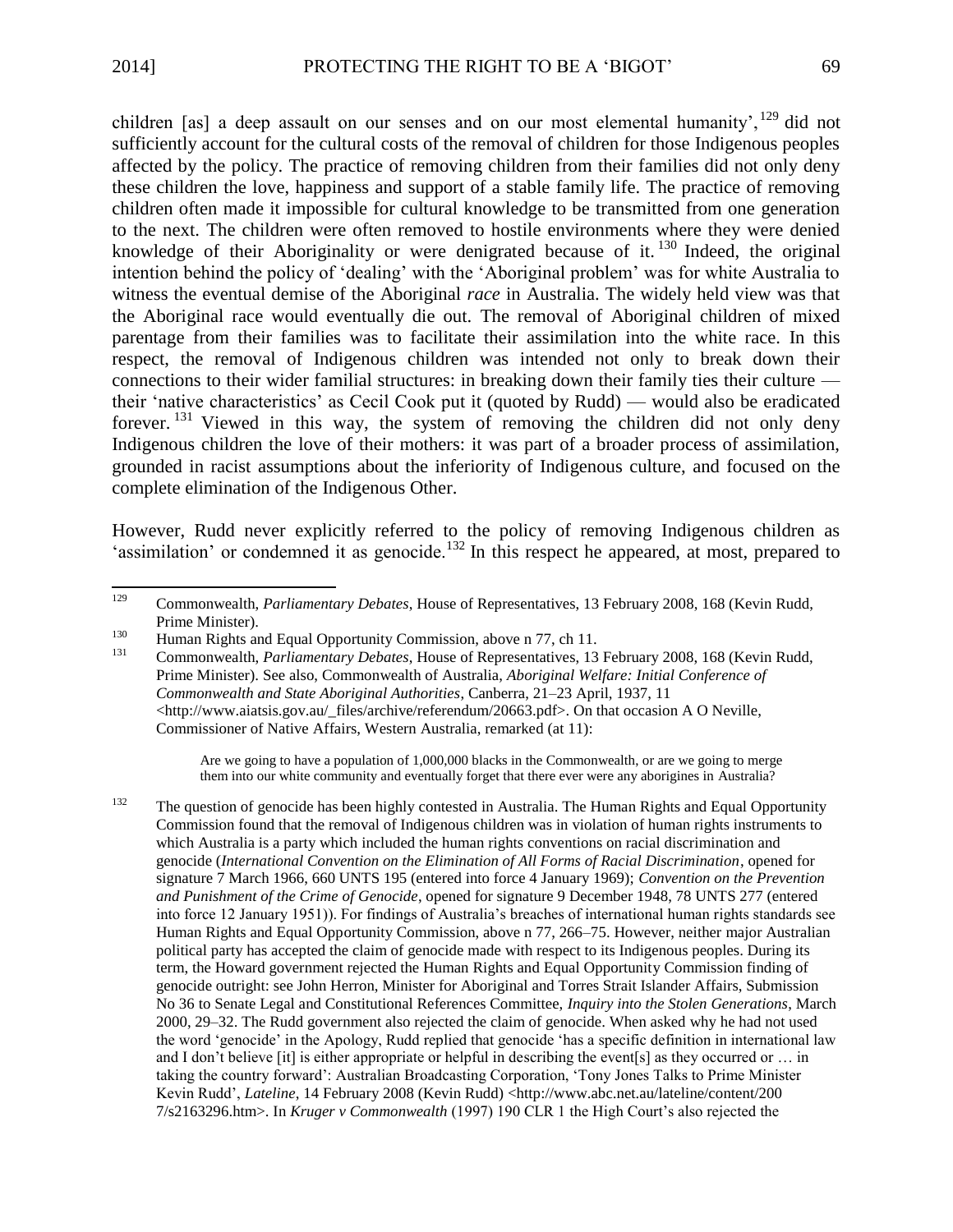concede that the operation of the laws and policies were racially discriminatory: '[t]he uncomfortable truth for us all is that the parliaments of the nation, individually and collectively, enacted statutes and delegated authority under those statutes that made the forced removal of children on racial grounds fully lawful'. <sup>133</sup> In making this claim, Rudd exposed a serious deficiency in Australian law: 'put simply, the laws that our parliaments enacted made the stolen generations possible ... The problem lay with the laws themselves'.<sup>134</sup> However, as Alex Reilly has claimed, '[a]t no point does the apology resile from the power of the State to enact laws of removal or its power to enforce them'.<sup>135</sup> Instead, the Apology may be seen as functioning to confirm the power of the state to pass these sorts of laws and does nothing to ensure against the making of similar laws in the future.

Thus, Rudd's declaration that 'for the stolen generations, there was no fair go at all<sup>136</sup> did not relate so much to the violation of Indigenous *culture* embodied in the practice of forcibly removing Indigenous children from their families, as it did to the violation of the value of the family as the fundamental social institution for all of humankind.<sup>137</sup> Moreover, in construing the forced removal of Indigenous children as a moral rather than a legal wrong, Rudd not only maintained the accepted legal position on the lawfulness of the laws authorising the removals.<sup>138</sup> but he also curtailed the potential role of law in addressing the past injustices experienced by the Stolen Generations and Indigenous peoples more broadly. In this way, Rudd paved the way for introducing the 'Closing the Gap' welfare package, and stopped short of introducing meaningful law reform.

In view of this reading of the Apology it is doubtful whether it could serve as a symbol of Australia's commitment to end racism towards Indigenous peoples. Indeed, in the absence of reforms aimed at meeting Indigenous demands — like the glaring failure of the Rudd government to establish a compensation fund for members of the Stolen Generations — it is

plaintiffs' claims of genocide. However, for support of the claim of genocide in Australia see generally, A Dirk Moses, 'Genocide and Settler Society in Australian History' in A Dirk Moses (ed), *Genocide and Settler Society: Frontier Violence and Stolen Indigenous Children in Australian History* (Berghahn Books, 2004) 3, 29–35.

l

<sup>133</sup> Commonwealth, *Parliamentary Debates*, House of Representatives, 13 February 2008, 169 (Kevin Rudd, Prime Minister).

 $134$  Ibid.

<sup>135</sup> Alexander Reilly, 'The Inherent Limits of the Apology to the Stolen Generation' *University of Adelaide Law Research Paper* 2009-002 (2008), 14 <http://www.law.adelaide.edu.au/documents/papers/Alex-Reilly-Inherent-limits.pdf>.

<sup>136</sup> Commonwealth, *Parliamentary Debates*, House of Representatives, 13 February 2008, 169 (Kevin Rudd, Prime Minister).

<sup>137</sup> Paul Muldoon, 'Past Injustices and Future Protections: On the Politics of Promising' (2009) 13(2) *Australian Indigenous Law Review* 2, 4.

<sup>&</sup>lt;sup>138</sup> The Human Rights and Equal Opportunity Commission found that many of the harms suffered were the result of actions contrary to the common law (deprivations of liberty, abuses of power, deprivation of parental rights and breach of guardianship rights): Human Rights and Equal Opportunity Commission, above n 77, 253, 255, 257. However, the lawfulness of the removal of Indigenous children was upheld by the High Court in *Kruger v Commonwealth* (1997) 190 CLR 1 and by the Federal Court in *Cubillo v Commonwealth [No 2]* (2000) 103 FCR 1. Compare *Trevorrow v South Australia [No 5]* (2007) 98 SASR 136 where the applicant, Bruce Trevorrow, was awarded \$525 000 in damages, including \$75 000 in exemplary damages and \$225 000, in interest for his unlawful removal from his parents. The decision was upheld on appeal: *South Australia v Lampard-Trevorrow* (2010) 106 SASR 331.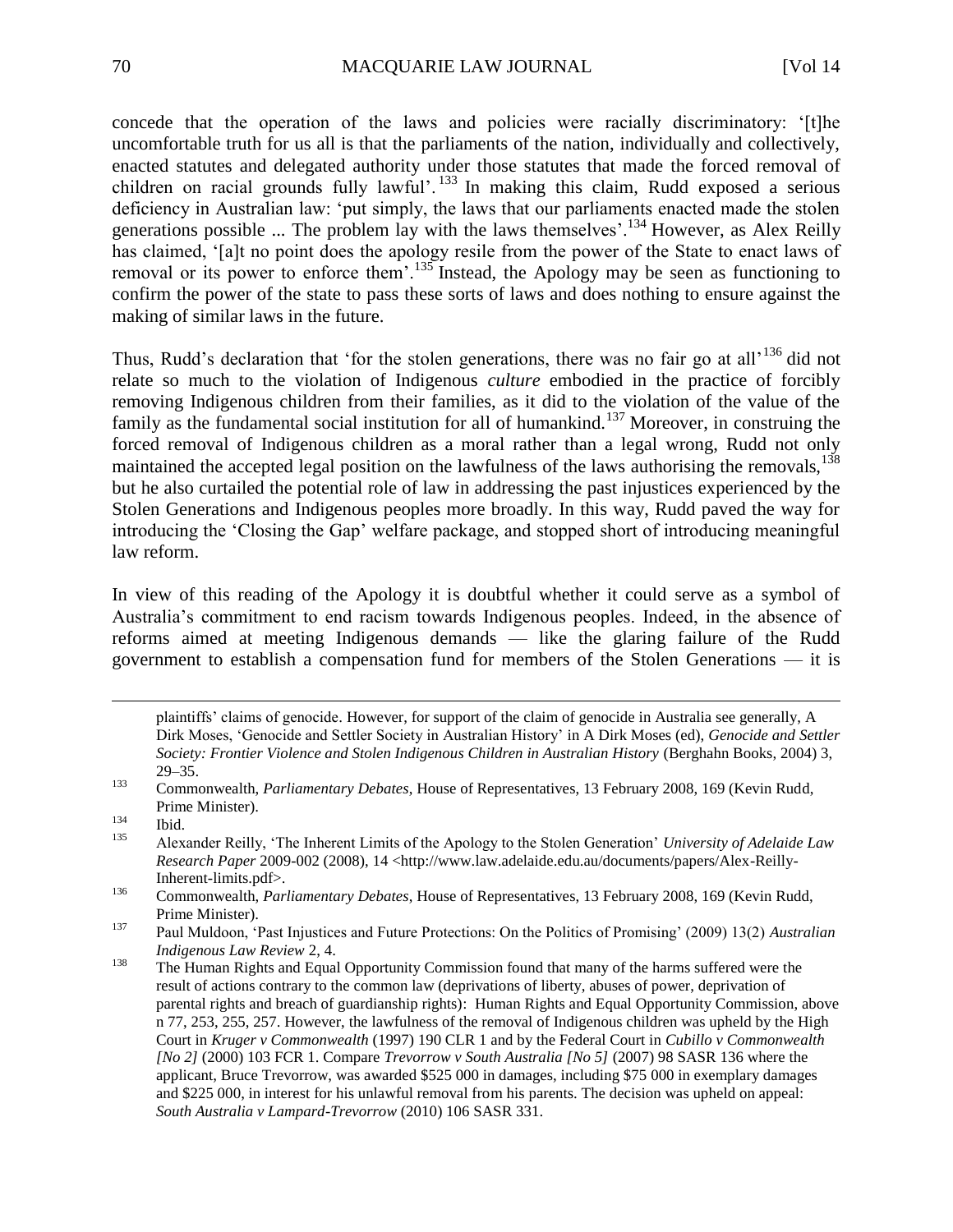unsurprising to find general disillusionment and cynicism underlying attitudes to the Apology since it was made. As one Aboriginal woman succinctly put it one year on after the Apology was made: "[s]orry is just a word"<sup>"</sup>.<sup>139</sup> Indeed, the entire public apology movement has been dismissed in some quarters 'as nothing more than a cheap effort at assuaging lingering guilt concerning some misdeeds from the past', while those who make them can 'feel morally superior to those who came before them', $\frac{140}{1}$  and can move on 'with the warm inner glow that will come with having said sorry'.<sup>141</sup> For these critics apologies are symbolic and meaningless gestures which divert attention away from the need for measurable changes to the lives of those who have suffered (and who, like Indigenous peoples, continue to suffer) from the effects of past (and current) wrongs.<sup>142</sup> Understandably, these critics have dismissed official apologies as being seductive, feel-good strategies contrived and promoted by governments to compensate for failing to make appropriate and effective reparations.<sup>143</sup>

Evidently then, if the Apology did not come to mind when Brandis declared our inherent 'right to be bigots', it may be because the Apology has not come to be associated with the upholding of the values of equality and freedom from discrimination in Australia. The Apology may be remembered as the day Rudd said sorry to the Stolen Generations. However, it would appear that the reasons why this was important were lost in the politics that surrounded the Apology at the time it was made. An apology to the Stolen Generations could have led to reforms that advanced justice for them and for Indigenous peoples more broadly. Acknowledgment in an apology that it was wrong to forcibly remove Indigenous children on the basis of erroneous assumptions about their race and culture could have implications for other laws and policies relating to Indigenous peoples — and not merely the proposed *RDA* amendments. Indeed, an acknowledgment of this kind could bring into question the entire process of colonisation, legitimised as it was (and is) on racist stereotypes of Indigenous peoples, and thereby unsettle many of the assumptions upon which the legitimacy and pride of the nation rests. But in minimising the extent of harms suffered by Indigenous peoples and confining them primarily to the pain and suffering that the separation of a mother from her child can cause, Rudd successfully undermined the deeper social meanings and political and legal effects the Apology could have. Ultimately, in confining the Apology to these harms, while also appearing to encompass all of the harms suffered by Indigenous peoples, the impression Rudd gave in the Apology was that there was nothing else in the past or present treatment of Indigenous peoples requiring redress. In view of the minimal reforms introduced in its wake, it is no wonder that the Apology has been all but forgotten.

\*\*\*

<sup>139</sup> <sup>139</sup> James Patterson, 'The Politics of Sorry' (2009) *Australian Quarterly* 19, 25.<br><sup>140</sup> Mark Gibney and Frik Boxstrom 'The Status of State Anglogies' (2001) 23.

<sup>140</sup> Mark Gibney and Erik Roxstrom, 'The Status of State Apologies' (2001) 23 *Human Rights Quarterly* 911, 913.

<sup>141</sup> Noel Pearson, 'When Words Aren't Enough', *The Australian* (Sydney), 12 February 2008, 11.<br>
Thompson, above n 36, 32

 $^{142}$  Thompson, above n 36, 32.<br><sup>143</sup> N. Mookharjaa at al. 'The E

<sup>143</sup> N Mookherjee et al, 'The Ethics of Apology: A Set of Commentaries' (2009) 29 *Critique of Anthropology* 345, 358.